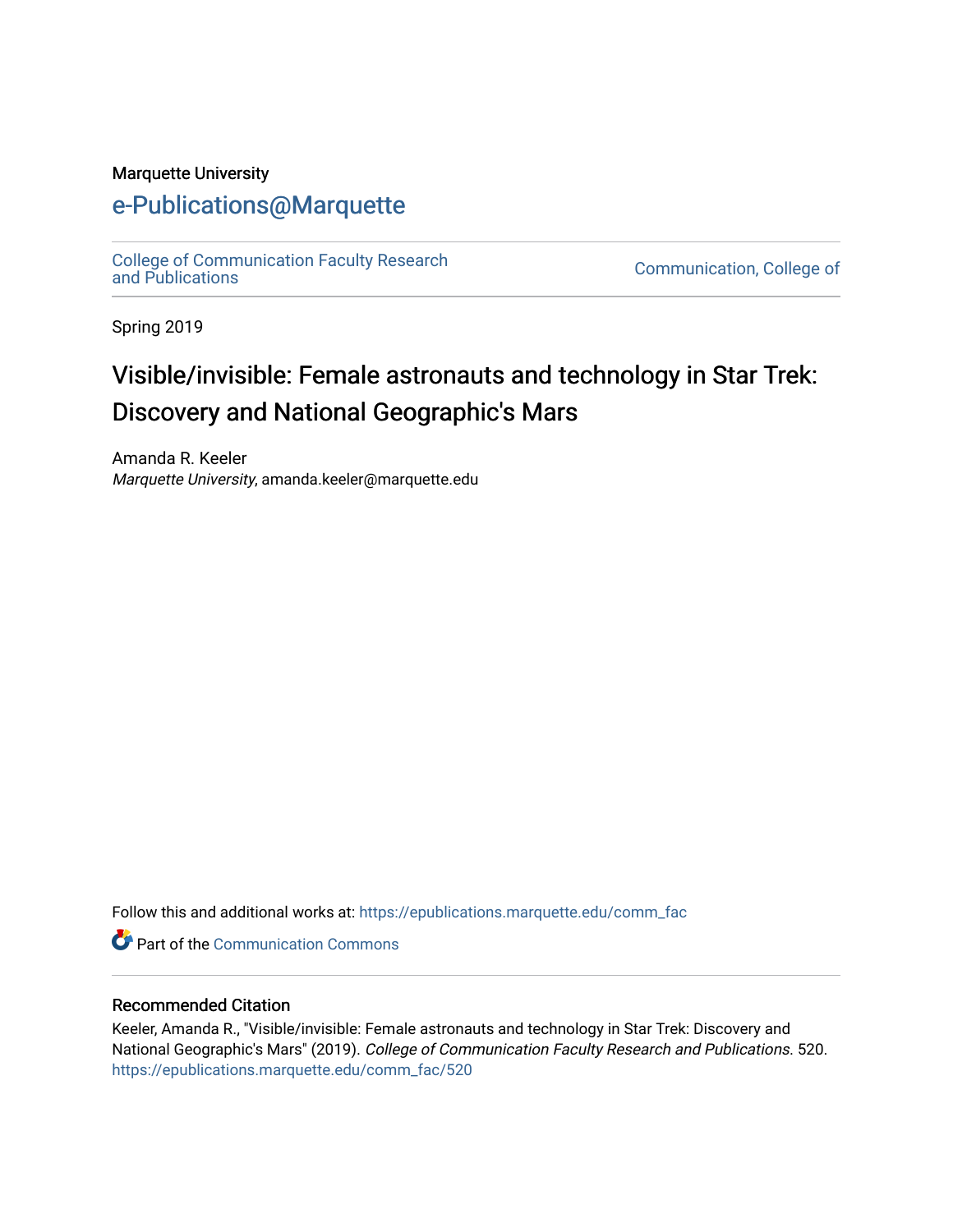#### **Marquette University**

# **e-Publications@Marquette**

## *Communication Faculty Research and Publications/College of Communication*

*This paper is NOT THE PUBLISHED VERSION;* **but the author's final, peer-reviewed manuscript.** The published version may be accessed by following the link in th citation below.

*Science Fiction Film and Television*, Vol. 12, No. 1 (Spring 2019): 127-150[. DOI.](https://doi.org/10.3828/sfftv.2019.07) This article is © Liverpool University Press and permission has been granted for this version to appear i[n e-](http://epublications.marquette.edu/)[Publications@Marquette.](http://epublications.marquette.edu/) Liverpool University Press does not grant permission for this article to be further copied/distributed or hosted elsewhere without the express permission from Liverpool University Press.

# Visible/invisible: Female astronauts and technology in *Star Trek: Discovery* and National Geographic's *Mars*

#### Amanda Keeler

Digital Media and Performing Arts, College of Communication, Marquette University, Milwaukee, WI

#### Abstract

This article examines the newest television programme in the *Star Trek* franchise, *Star Trek: Discovery* (2017–) and National Geographic's part-documentary, part-fictional series *Mars* (2016–). I argue that *Discovery* and *Mars* make visible the depiction of developing technology and a breadth and depth of female astronaut characters, two elements that have been historically marginalised in sf narratives such as *Star Trek: The Original Series* (1966–9). *Discovery* and *Mars* both emphasise the purposeful centrality of female characters and their positions of authority as female astronauts and ship leaders. Each programme also foregrounds the representation and framing of technology, emphasising the not-yet-perfect science and the loss of lives associated with complex space expeditions.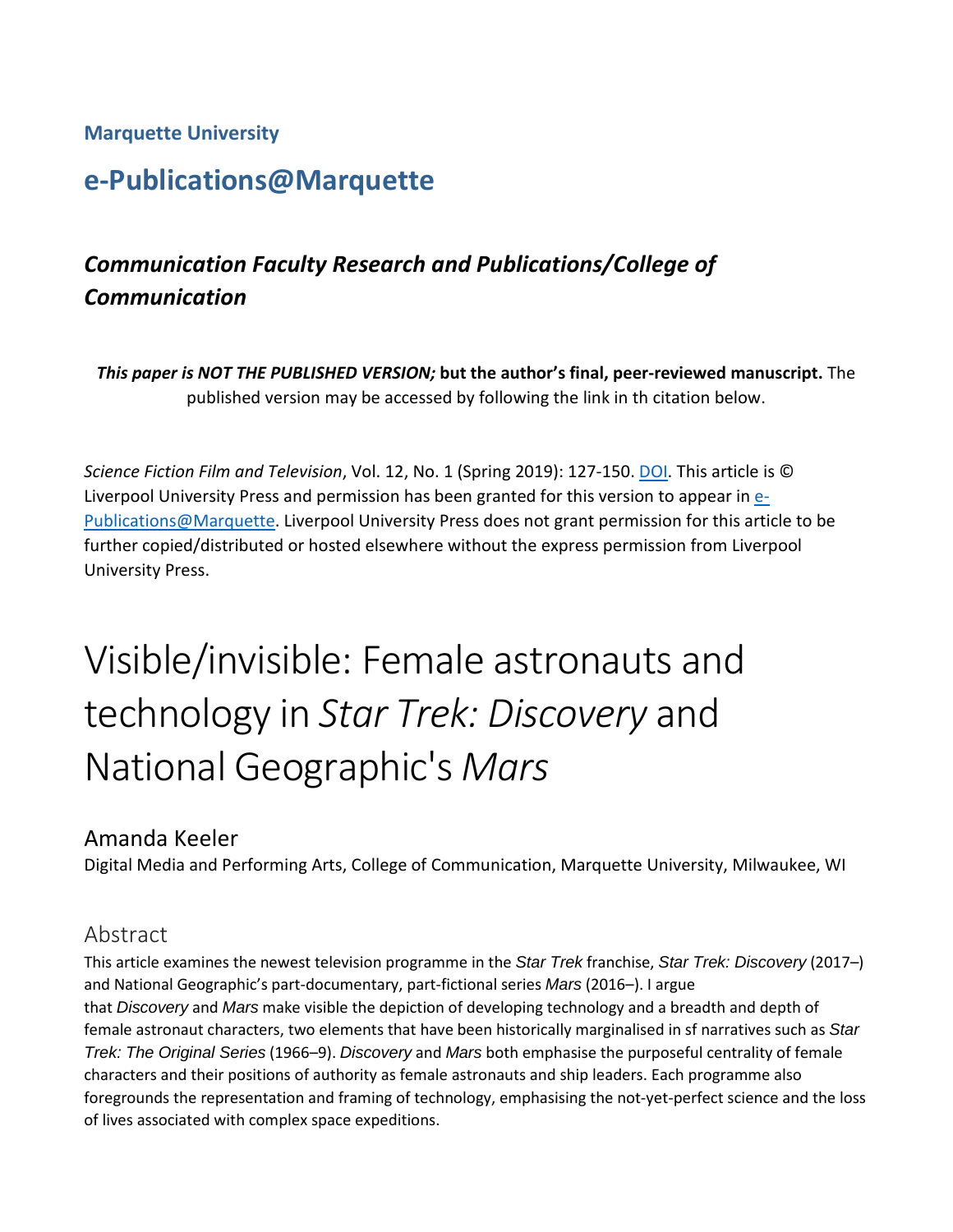#### Keywords

*Star Trek*, gender, technology, astronauts

In the early 1950s, *Collier's* magazine ran a series of articles asserting the inevitability of human travel to Mars. From 'Man Will Conquer Space *Soon*' to 'Man's Survival in Space', the articles and illustrations provided vivid imagery of then-current science fact blending with theoretical notions of advancing technology. These optimistic accounts by Dr Wernher von Braun and other scientists exemplify the hegemonic imagery of space travel with its central image of the white male astronaut. The involvement of women in the future of space travel, on the other hand, warrants only two minor mentions within the series. The first suggests that women will participate someday 'not as pilots … but as radio and radar operators', positions deemed suitable for women because of their ability to 'perform monotonous and tedious tasks hour after hour without undue loss of efficiency' (28 Feb 1953, 42). The second appears in an illustration accompanying the article 'Man's Survival in Space: Testing the Men' (7 Mar 1953, 61) in which several women in lab coats (and dresses and high heels) move about while performing unidentifiable scientific experiments outside of the male astronauts' Earth-based training facilities.

While the hegemonic imagery of space travel remains unequal in its representation of gender, these images have begun to shift. The March 2018 issue of *National Geographic* magazine's cover story 'Through an Astronaut's Eyes' features Peggy Whitson, who is credited with spending more days in space than any other American astronaut. Although Whitson and many other women have long participated in space flight programmes in countries around the globe, their visibility has not always been foregrounded in publicly disseminated images and narratives. Whitson's image on the magazine's cover represents an important and *accurate* inclusion that reflects the reality of the presence of women and female astronauts in space programmes. The comparison between these popular press articles (separated by seven decades) illustrates how gender and technology frame both fictional and nonfictional narratives about space travel around the notion of visibility, and inspire sf storytelling across film and television. This shift in visibility over time raises two important questions. First, how does the visibility of women in real-world space programmes change the representation of female astronauts in sf film and television? Second, does this shift in representation help viewers envision a 'science future' of men and women co-existing in space?

To investigate these questions, this article examines the newest television programme in the *Star Trek* franchise, *[Star Trek: Discovery](https://0-muse-jhu-edu.libus.csd.mu.edu/article/720351#b18)* (US 2017–) and National Geographic's quasi-documentary series *[Mars](https://0-muse-jhu-edu.libus.csd.mu.edu/article/720351#b16)* (US [2016–\).](https://0-muse-jhu-edu.libus.csd.mu.edu/article/720351#b16) I argue that both *Discovery* and *Mars* make visible two elements that have been historically marginalised in sf narratives at different moments in the industrial history of US television. First, they both emphasise the purposeful centrality and depth of female characters and their central positions of authority as female astronauts and ship leaders, with 'astronauts' broadly defined here as women and men, either fictional or real, who travel in space, who demonstrate mastery of space technologies, and who otherwise facilitate interstellar exploration. Second, both *Discovery* and *Mars* foreground the representation and framing of technology, emphasising the imperfect science and the loss of life associated with complex space expeditions. As these images are affected by the time period and industrial context from which they emerged, this study will note how these industrial changes are important to consider as well.

The depiction of developing technology and a breadth and depth of female astronaut characters contrasts with earlier sf television programmes like *Star Trek: The Original Series* (US 1966–9). *TOS* presented a complex, future world in which humans and other species had colonised and connected the universe, exploring space aboard intergalactic starships capable of sustaining life, travelling at incredible speeds, and teleporting living creatures between the starship and other environments. Katy Vine observes that fictional media tend to 'dramatize a direct path from the initial spark of an idea to its realization. Decades of hard work and failed attempts are condensed into a brief montage that concludes with triumph' (112). In line with Vine's assessment, *TOS*'s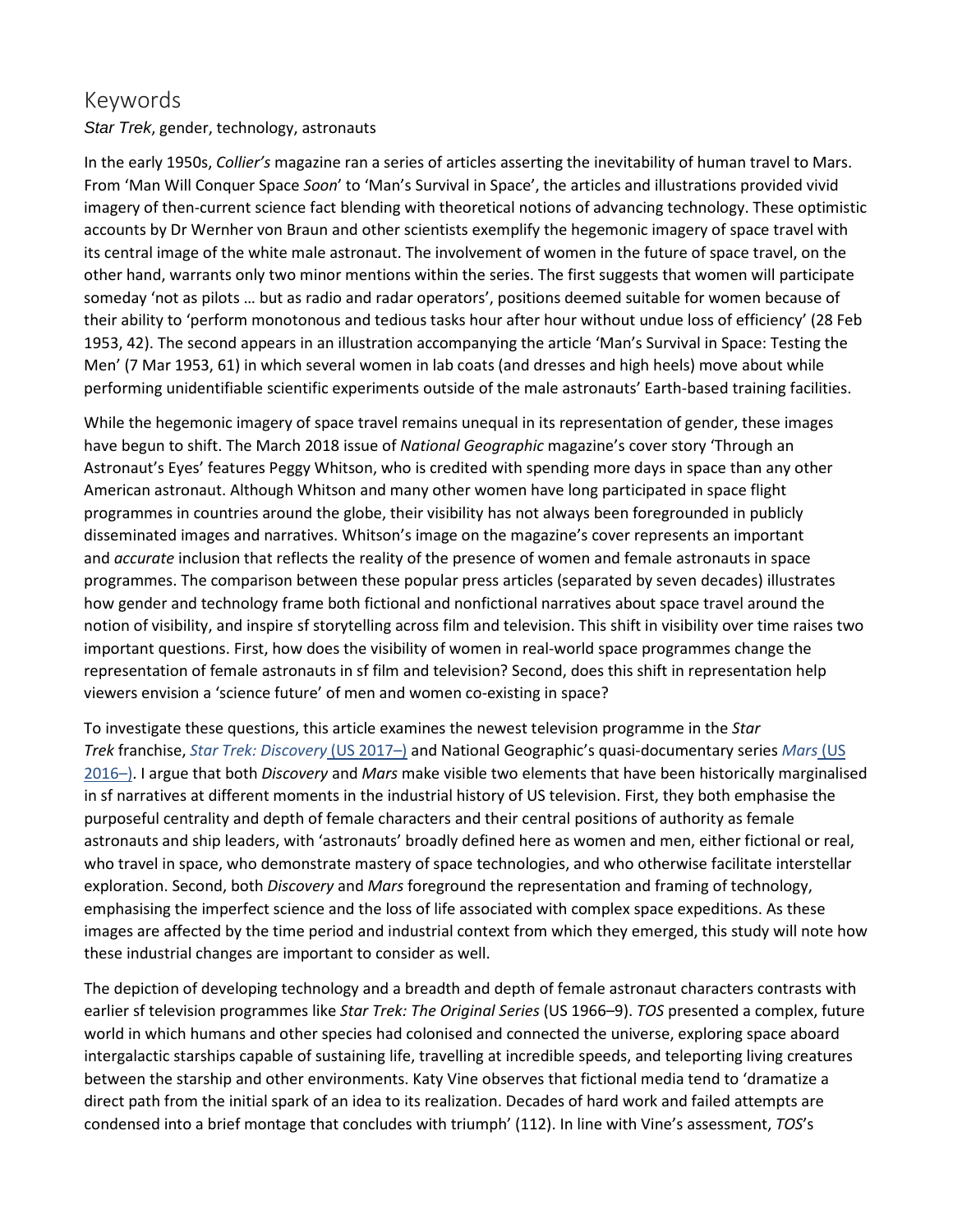relatively safe, idealised and utopian vision of space adventure de-emphasised the gradual scientific and technological advancements and failed experiments that are central to the movement towards the real-world human colonisation of space. In contrast, both *Discovery* and *Mars* depict a diverse crew of men and women collaborating to ensure their survival and prosperity in space, while exploring the role that technology (and its limitations) plays in these characters' fates. The fate of the crew members on both *Discovery* and *Mars* rests on the success of creating an environment in which male and female astronauts work together in service of the pursuit of technological advancement and survival in space.

#### Star Trek: The Original Series and Discovery: the old meets the new

The enduring popularity of the *Star Trek* franchise has provided scholars with abundant opportunities to investigate its television programmes and films from a variety of angles. One of the more frequent approaches examines the representation of gender and race, and how these have shifted over time, beginning with *TOS* through *Star Trek: The Next Generation* (US 1987–94), *Star Trek: Deep Space Nine* (US 1993–9), *Star Trek: Voyager* (US 1995–2001) and *Star Trek: Enterprise* (US 2001–5), along with numerous theatrically released films. Since its debut in 1966, *TOS* has been lauded for its forward-thinking sf storytelling, featuring women and people of colour in prominent roles. As Lincoln Geraghty writes,

The multicultural crew that sat aboard the Enterprise was representative of all that America should live up to: Women would be able to assume positions of responsibility equal to men, African, Asian, and Euro Americans would be able to live in harmony after overcoming the divisions of race and racism, and nations once at war with each other could overcome their petty squabbles for the benefit of humankind. (44)

At the same time, *TOS* has also been criticised for the promise of a future world that did not play out in the actual narrative of the show; one in which gender, race, nationality or species did not impede career advancement in the United Federation of Planets, described by Rick Worland as 'a large and powerful sociopolitical system linking many worlds into a pluralist democracy' (110). While *TOS* is still lauded for transforming television storytelling by including women and people of colour in key roles, as Mary Henderson writes, 'images of women in the original *Star Trek* television series are often confusing, conflicting, and ambivalent' (48). Michael Pringle sums up the inherent contradictions of *TOS*, noting that 'at its best, *Star Trek: TOS* points to a bright future that achieves racial, gender, and class equality, while at its worst, it espouses those values even as it undercuts them with some tired stereotypes' (167). The narrative emphasis on the three main white male characters – Captain James T. Kirk (William Shatner), Mr Spock (Leonard Nimoy) and Dr McCoy (DeForest Kelley) – left the characters portrayed by women and actors of colour, namely Lieutenant Uhura (Nichelle Nichols) and Lieutenant Sulu (George Takei), on the sidelines. Henderson notes that while the show challenged traditional gender roles in some ways, 'the images of women presented in *Star Trek* are in many ways as complicated as the changing roles of women in the sixties decade itself', mirroring the complexities at work outside of the television programme (48). In the real world in the 1960s, women were excluded from many occupations, including the space programme. As Matthew Hersch notes, 'in the space business, women were largely absent, except as wives, mistresses, or support staff … Spaceflight remained, at least publicly, a distinctly male preserve dominated by masculine discourse and traditional gender roles, very much like the military world that had birthed it' (76). Like the images that appeared in the 1950s issues of *Collier's*, women were present, but remained hidden out of plain sight and sidelined by the oppressive gender expectations of the day.

Scholars have used these conflicting images to assess how different characters and storylines reflect the progressive ideals of equality espoused by *Star Trek*'s creator Gene Roddenberry. As Norma Jones notes, 'Roddenberry explained that he had created the original series "to show humans as we really are. We are capable of extraordinary things … The Enterprise is also a symbol of the vast promise of technology in the service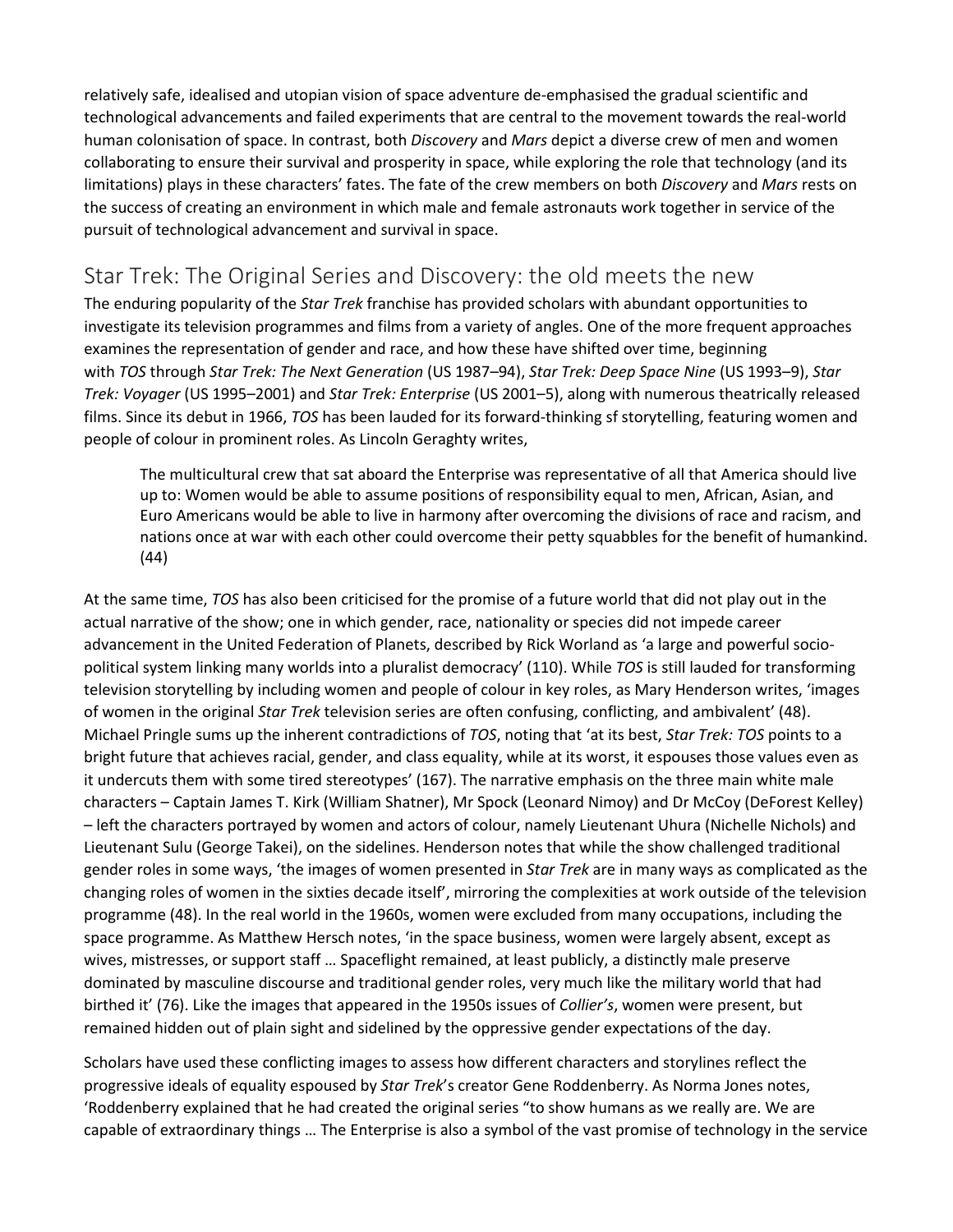of humankind"' (qtd in [Jones 185\)](https://0-muse-jhu-edu.libus.csd.mu.edu/article/720351#b11). Yet, many scholars recognise that Roddenberry found himself in an impossible position, negotiating with NBC and the show's production company Desilu to populate the egalitarian world of *TOS* amid the shifting industrial conditions and racial and gender politics of the 1960s [\(Pearson and](https://0-muse-jhu-edu.libus.csd.mu.edu/article/720351#b19)  [Davies 2014\)](https://0-muse-jhu-edu.libus.csd.mu.edu/article/720351#b19). As Jan Johnson-Smith writes, 'a desire for equality was clearly integrated within *Star Trek* from Roddenberry's pilot episode' (80). *TOS*'s original pilot, 'The Cage', featured Majel Barrett as Number One, the cool-headed, logical second-in-command of the starship *Enterprise* (who would eventually appear in a supporting role during *Discovery*'s second season). In Roddenberry's original outline for the series, he wrote:

*The Executive Officer*. Never referred to as anything but 'Number One', this officer is female. Almost mysteriously female, in fact – slim and dark in a Nile Valley way, age uncertain, one of those women who will always look the same between years twenty and fifty. An extraordinary efficient space officer, 'Number One' enjoys playing it expressionless, cool. (qtd in [Whitfield and Roddenberry 25–6\)](https://0-muse-jhu-edu.libus.csd.mu.edu/article/720351#b24)

The network and contemporary test audiences had mixed feelings about a cold, unfeeling woman as second-incommand of a ship, and 'The Cage' was summarily rejected by NBC. The network executives 'felt that the public of 1966 was unprepared to see a woman in such a position of authority' [\(Johnson-Smith 80\)](https://0-muse-jhu-edu.libus.csd.mu.edu/article/720351#b10). The male, Vulcan character Spock took on Number One's characteristics in a second, successful pilot, 'Where No Man Has Gone Before', and thereafter became one of the series' most iconic and beloved character.

However, these competing interpretations of *TOS* do not detract from the show's deep historical importance. As Roddenberry and his co-author Whitfield wrote, 'we hope we are helping to form the concept that present space attempts are not wasted money – or that future interplanetary space travel is not just "wild fiction." It will be as important to mankind tomorrow as the discovery of America was in its day' (177). One can consider how a single fictional television programme helped shape a real future in its fantastic image. The visible inclusion of women and actors of colour proved transformative for many viewers, and inspired young women in particular to seek careers in science and technology. Nichelle Nichols, who played Lieutenant Uhura, has recounted a conversation with Dr Martin Luther King Jr, who convinced her to stay on *Star Trek* to serve as a role model for African-American girls and women. He reiterated to her that her performance was important and groundbreaking, representing the 'first non-stereotypical role in television' [\(Henderson 52\)](https://0-muse-jhu-edu.libus.csd.mu.edu/article/720351#b7). Nichols has also spoken publicly about meeting female *Star Trek* fans at conventions: 'I've heard women say, "I came to this convention just to tell you that because of Uhura, I'm a physicist," or "Thanks to Uhura's inspiration, I was able to handle the military"' (qtd in [Vettel-Becker 168\)](https://0-muse-jhu-edu.libus.csd.mu.edu/article/720351#b22). Whoopi Goldberg, who would later play a recurring role on *TNG*, also credits Nichols as important to her career, noting that she 'was inspired … by the presence of a black women playing an officer, not a maid or a comic, as a regular star of an adult series drama on TV' [\(Davies and Pearson](https://0-muse-jhu-edu.libus.csd.mu.edu/article/720351#b4)  [220\)](https://0-muse-jhu-edu.libus.csd.mu.edu/article/720351#b4). With these comments in mind, *TOS* clearly served as a blueprint for negotiating shifting norms in the 1960s and beyond, its inclusion of women and actors of colour predicting and possibly influencing the reality of increasing gender and race diversity in the real-world space programme. As Lincoln Geraghty notes, 'there are clear contradictions within *Star Trek*'s vision of the future, yet there is also evidence of a strong desire to visualize difference, both physically and culturally, in ways that challenge the audience to make up their minds for themselves' (45).

Each subsequent programme in the *Star Trek* franchise has provided its own interpretation of Roddenberry's ideals, most of which have continued a commitment to representing crews that are diverse in gender and planetary origin. *TOS* provides a point of reference from which to compare the other television programmes in the franchise. Nearly two decades after *TOS* aired, *TNG* followed Captain Jean-Luc Picard (Patrick Stewart) as he helmed the *Enterprise-D*. As F.S. Braine suggests, 'The boys club of the first series … had been transformed into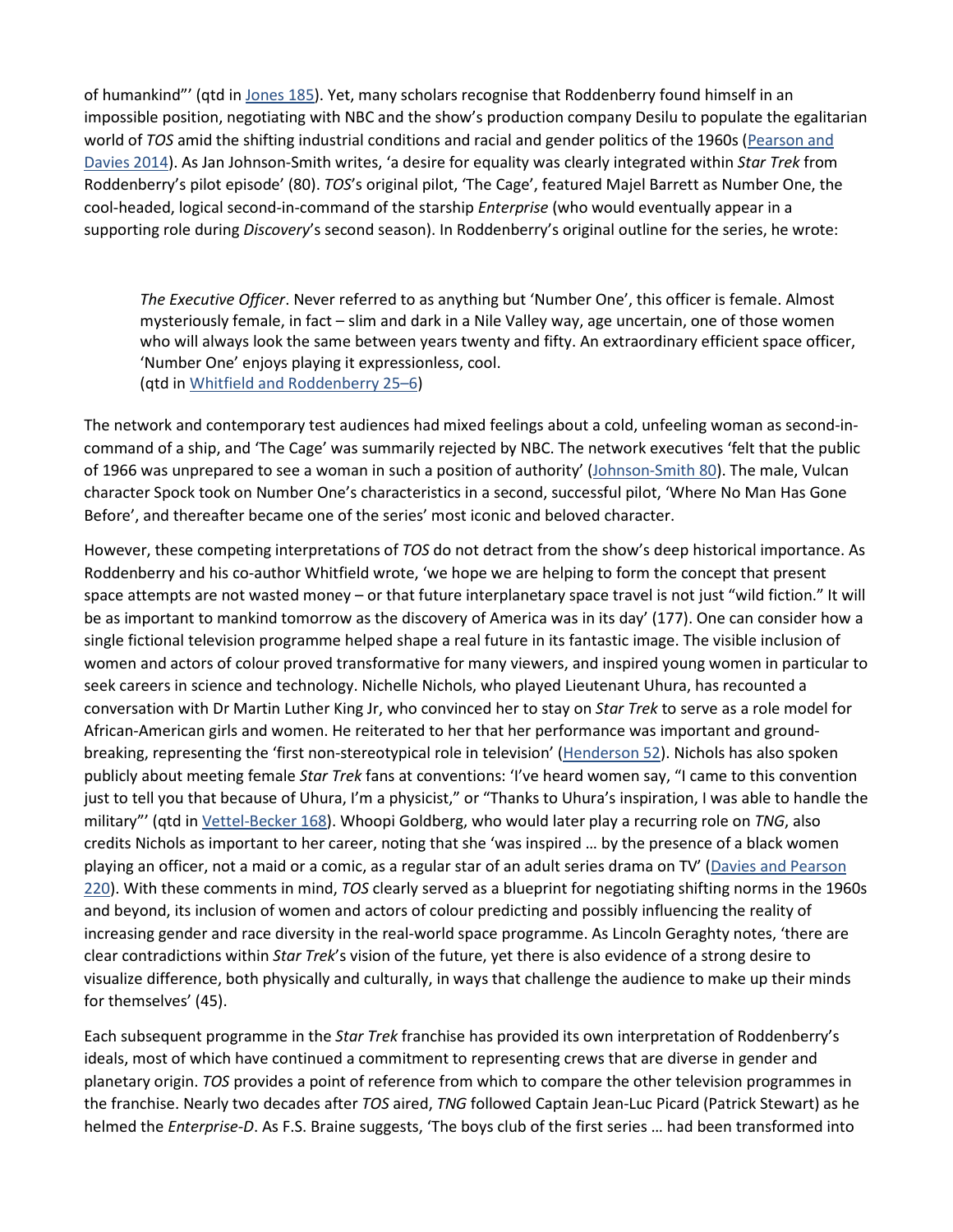the more intimate, respectful, and diverse workplace family of the second' (4). Several of the programme's main characters were women, including Dr Beverly Crusher (Gates McFadden) and Deanna Troi (Marina Sirtis), both provided with the narrative space to develop as complex characters. Likewise, *DS9* and *Voyager*, as Zara T. Wilkinson writes, 'have been lauded for creating a variety of prominent female characters and giving them interesting storylines and internal conflicts not limited to the stereotypically feminine' (220). *Voyager* took the visibility of female astronauts one step further, as it 'positions its three central female characters Captain Kathryn Janeway (Kate Mulgrew), Seven of Nine (Jeri Ryan) and Chief Engineer B'Elanna Torres (Roxann Dawson) in roles of command and authority as they navigate their professional identities … through unknown space' [\(Palmer 169–70\)](https://0-muse-jhu-edu.libus.csd.mu.edu/article/720351#b18). But in contrast with the ongoing evolution and expansion of female astronaut characters on the post-*TOS Star Trek* television series, *Enterprise* diverged and stepped back from these depictions of a progressive, inclusive future. In David Greven's assessment, '*Enterprise* represents a neoconservative fantasy of a return to a strong, noble, secure United States of tough liberalism, properly assigned social and gendered roles, all organized around traditional white masculinist values' (5).

After *Enterprise*'s ignoble demise, J.J. Abrams offered a new interpretation of the franchise when he directed *Star Trek* in 2009 and its sequel, *Star Trek Into Darkness*, in 2013. Following these most recent films, Bryan Fuller and Alex Kurtzman again reimagined the franchise in the new television series *Discovery*, the first programme to premiere exclusively on CBS's All Access digital-only channel in the US, and available elsewhere via the streaming service Netflix. Both Fuller, known for creating *American Gods* (US 2017–) and *Hannibal* (US 2013–15) and writing for *Voyager*, and Kurtzman, who created and wrote for *Fringe* [\(US 2008–13\),](https://0-muse-jhu-edu.libus.csd.mu.edu/article/720351#b9) have extensive experience creating sf television programmes. The influence of their previous work on television appears in *Discovery*, with its rich visual aesthetic in line with *Hannibal* and connections to *Fringe* in its complex, layered storytelling that delves into the limits of the human body and technology [\(Thurm 2015;](https://0-muse-jhu-edu.libus.csd.mu.edu/article/720351#b21) [Jensen 2013\)](https://0-muse-jhu-edu.libus.csd.mu.edu/article/720351#b9).



#### 'The Vulcan Hello', *Star Trek: Discovery*. CBS All Access. 2017.

*Discovery* begins with characters assigned to the starship *Shenzhou* under the leadership of Captain Philippa Georgiou (Michelle Yeoh), with Michael Burnham (Sonequa Martin-Green) serving as her first officer, and Saru (Doug Jones) as the ship's science officer. The narrative trajectory of the first season emerges quickly, as the *Shenzhou* unwittingly stumbles upon a Klingon ship. Burnham and Georgiou disagree about what steps should be taken in engaging with the Klingons. For a confluence of reasons, their actions result in a protracted and deadly war between the Federation of Planets and the Klingons. Later in the season, Burnham struggles to find her place again in the Federation after Georgiou's death, when she is stripped of her rank, imprisoned for mutiny, and then saved from this fate by the captain of *Discovery*, Gabriel Lorca (Jason Isaacs). Burnham struggles to come to terms with her romantic feelings for Ash Tyler (Shazad Latif) and his eventual betrayal. Saru, now first officer aboard *Discovery*, scientist Paul Stamets (Anthony Rapp) and crew member Silvia Tilly (Mary Wiseman) must navigate complex interpersonal relationships with Burnham, whom they initially view as merely a disgraced mutineer who has been allowed to return to duty on *Discovery*. While this offers Burnham a chance for redemption, Lorca's redemptive act proves to be a ruse that puts the crew in peril in the mirror 'Terran' universe. All of these overlapping storylines come to different degrees of closure by the end of season one, with hints about season two's narrative trajectory in the final image of the crew on the *Discovery* picking up a distress call from Captain Christopher Pike on the *Enterprise*.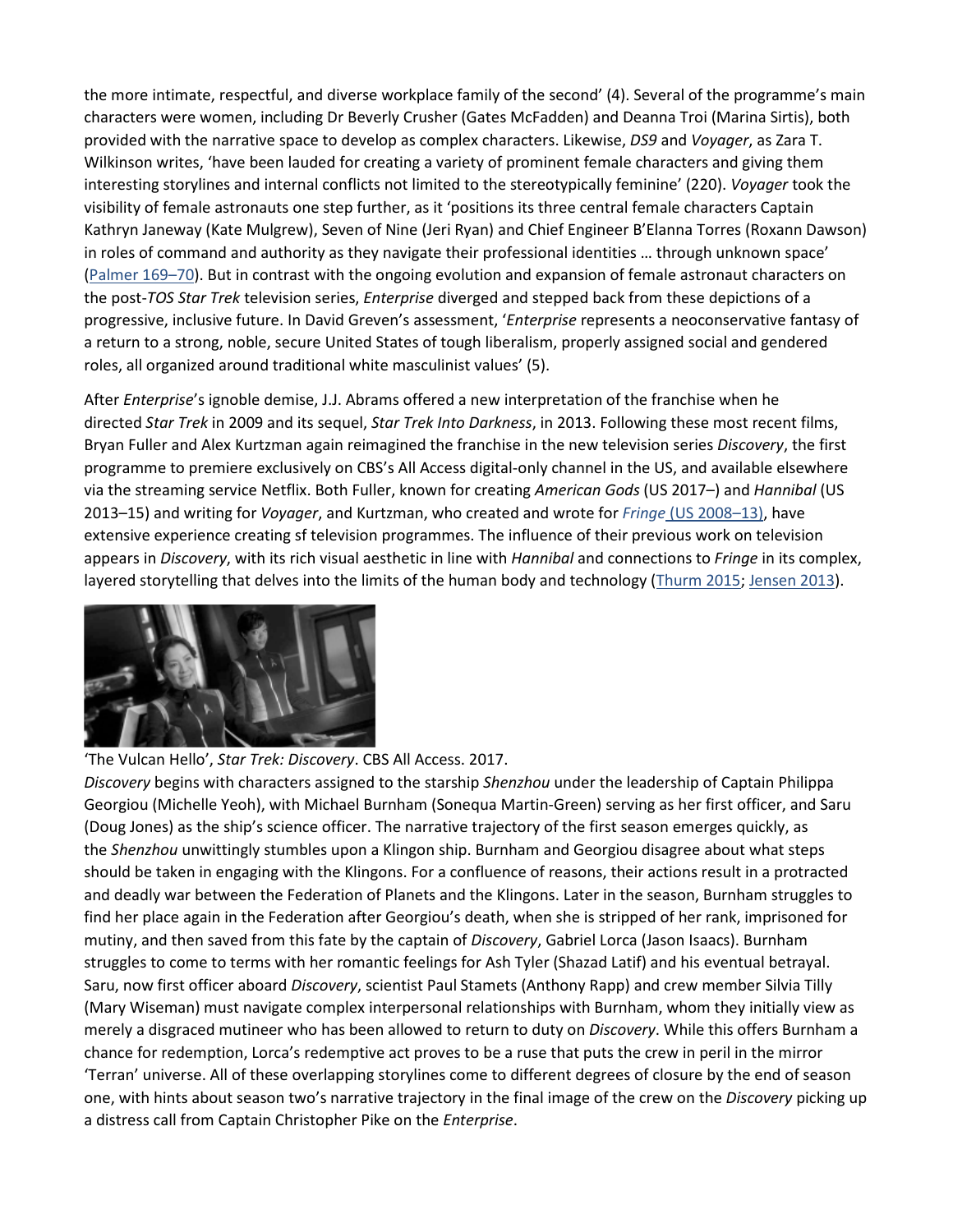*Discovery*, like all of the films and television programmes in the *Star Trek* franchise, chooses to align in some ways with the ideals espoused by Roddenberry in *TOS*. Like other sf writers before him, Roddenberry 'was certain he could disguise the fact that he was actually talking about politics, sex, economics, the stupidity of war, and half a hundred other vital subjects usually prohibited on television' (Whitfield and Roddenberry [19\)](https://0-muse-jhu-edu.libus.csd.mu.edu/article/720351#b24). *Discovery* uses its futuristic setting to engage with social and ethical issues, which come through the narrative when characters question where their allegiances should be directed, and who is to be trusted, with life and death consequences at stake. Thematically, the first season of *Discovery* explores notions found throughout the *Star Trek* franchise. Questions of truth, deception and loyalty arise, as several characters must reassess their feelings about others, such as the work relationship and friendship between Captain Lorca and Burnham, amid the rules and regulations of the United Federation of Planets. Nearly all of the characters confront feelings of alienation and questions of belonging to the Federation, to their biological and adopted families, and to their friends and peers on the starships. In all, these are questions that Captain Kirk, Spock and others wrestled with on *TOS* – timeless struggles meant to indicate the pensive nature and moral complexities of the sentient beings in this diverse narrative universe. Furthermore, because gender does not define which characters are given screen time for this type of deep introspection, these internal character explorations expand the narrative possibilities for both male and female characters in sf television.

While these elements demonstrate how *Discovery* aligns itself with Roddenberry's original creation, the show also breaks from its predecessors in other ways. While *TOS* put its characters in peril on their planetary missions, the main characters ultimately remained reliably safe from harm. Furthermore, this new series is not centred on episodic, planetary missions from which the main characters return safely to their ship. Rather, its serialised season of episodes is built around the deadly war with the Klingons, in which no one is safe from conflict. By the end of episode four, 'The Butcher's Knife Cares Not for the Lamb's Cry' (8 Oct 2017), several characters at the centre of the story have been killed, and by the end of episode eight, 'Si Vis Pacem, Para Bellum' (5 Nov 2017), multiple starships have been destroyed. Thousands of Federation members perish in the Klingon conflict, though a ceasefire appears to be reached near the end of episode 15, 'Will You Take My Hand?' (11 Feb 2018).

*Discovery* offers a different interpretation of the Federation, in line with both *Enterprise* and Abrams's films. As Gerry Canavan writes, Abrams's '*Star Trek* universe … was something else entirely. *Trek* only in name: Roddenberry's utopia was replaced by a paranoid and militaristic Federation, scarred and traumatised by loss, seeing space as a site of horror, threat and murder rather than wonder' (321). In discussing Abrams's interpretation of Roddenberry's ideals for his *Star Trek* films, Douglas Brode notes that 'it's reasonable to guess that at some future point, a perhaps still-unborn person of talent will take Abrams's contributions into account while reinventing *Trek* once again' (xxii). Furthermore, Brode suggests that *Star Trek* might best be thought of as 'in a state of flux' in that over time, and through different iterations of the franchise, the characters and situations reflect different interpretations (xxii). If *TOS* was an overly simplistic rendering of a relatively peaceful universe, the films and television series that have followed have peeled away the layers of this utopia-inprogress, exposing the intricacies of the necessary steps towards peace. This deeper exploration of science, technology and power reflects the continuing value of sf storytelling as a way to explore contemporary issues, reflecting Roddenberry's comments about using *Star Trek* to 'disguise' social and economic issues 'usually prohibited on television' [\(Whitfield and Roddenberry 19\)](https://0-muse-jhu-edu.libus.csd.mu.edu/article/720351#b24). The darker-toned *Discovery* clearly reflects the current political, economic and social climate, in which the US has now been embroiled in two wars for over a decade, beginning the first conflict with Afghanistan in retaliation for the 11 September 2001 terrorist attacks.

By the same token, discussions about Roddenberry's original intentions must also be filtered through considerations of the television industry of the 1960s and changes that have occurred in the ensuing years. Roddenberry and *TOS*'s writers were limited in what they could depict on 1960s television. Because the storytelling possibilities available today differ so significantly, it would seem foolish for writers not to take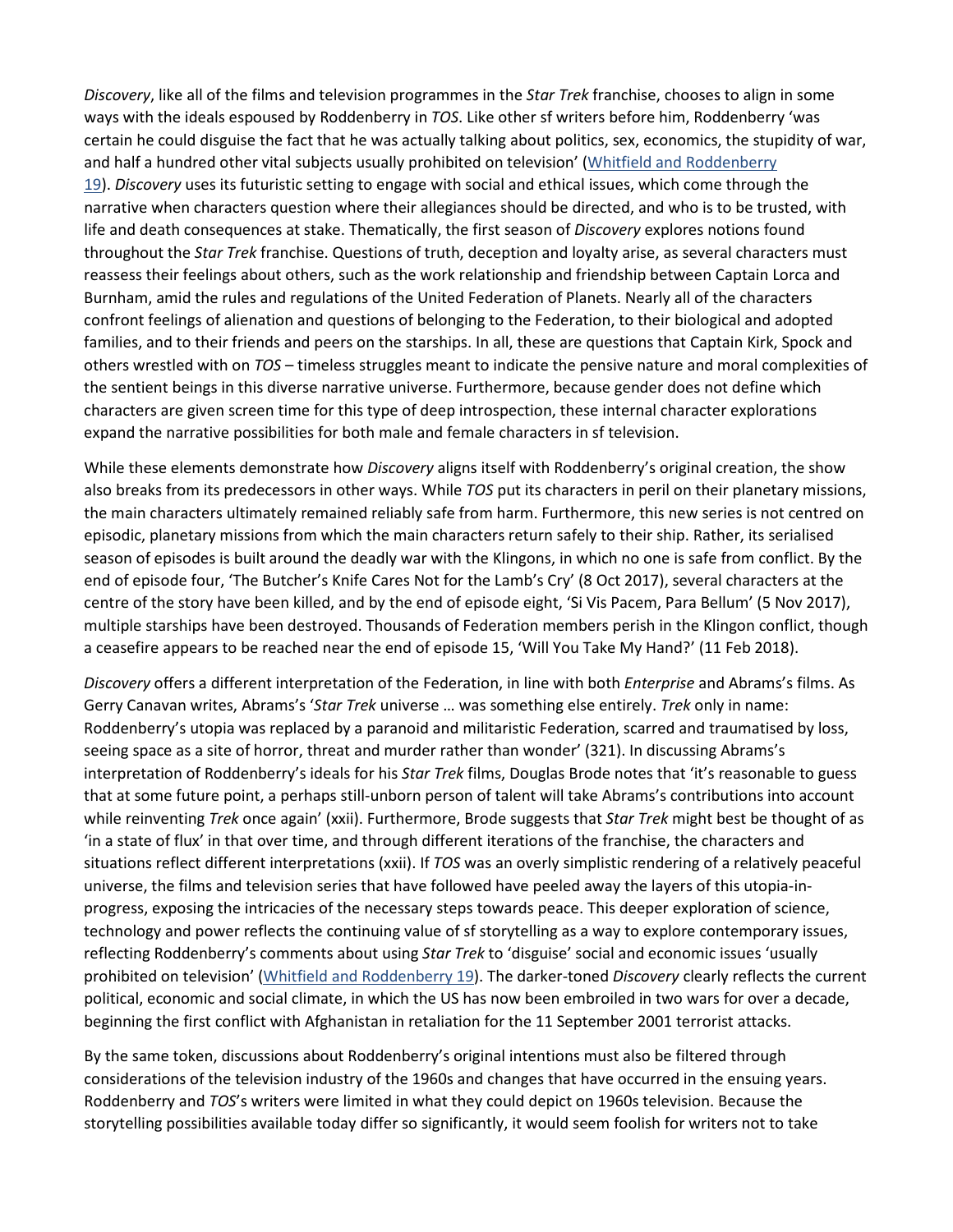advantage of them. Perhaps the amount of screen time devoted to events on Klingon ships demonstrates one expanded storytelling possibility on *Discovery*. The elaborate depth of character given to several Klingons and their frequent screen presence in some ways acknowledges and allows for the 'enemy' to have more protracted narrative time to define their anti-Federation ideology.

Furthermore, and in relation to the industrial conditions of production, though *Discovery* is deemed a new 'television' programme, it does not appear on a traditional television broadcast network. Instead, *Discovery* is broadcast in the US via CBS's 'All-Access' digital service, while episodes are made available on a weekly basis outside of North America through streaming giant Netflix. To what ends this distribution model will continue to affect future seasons is unclear. Currently, however, there are small, important moments of character development through means previously unavailable. In episode five, 'Choose Your Pain' (15 Oct 2017), Stamets speaks to Tilly and Burnham regarding the Tartigrade and the spore drive. Tilly exclaims, 'You guys this is so fucking cool' before apologising for her informal, profanity-laced language. Yet, Stamets does not chastise her for her comment. Instead, he agrees: 'No cadet, it is fucking cool.' While it would seem a moment in which the writers attempted to 'spice' up the language for the contemporary audience, it is also a moment in which we learn more about Silvia Tilly, a socially awkward but scientifically competent cadet who lacks self-confidence. Tilly is quick to share her feelings and thoughts with Burnham, who seems unaccustomed to people speaking so frankly to her. Her outburst with Stamets demonstrates her excitement about technological advancement, and her quick apology reinforces her complicated childhood with an overly critical mother. This scene also provides Stamets, normally cold and critical of the other characters, a moment in which he can let down his guard and be excited about his scientific breakthrough. The casual profanity helps to reinforce that such expressions of excitement about technological advancement are part of *Discovery*'s unique approach to the *Star Trek* franchise, and a diversion from the quotidian use of, and indifference to, advanced technology by characters in *TOS*.

#### Discovery, gender and technology

While the loss of lives and higher stakes frame the first season of *Discovery*, the ceasefire at the end of episode 15 'Will You Take My Hand?' comes about because of the leadership of several Federation women, such as Michael Burnham, Sylvia Tilly and one Klingon woman, L'Rell (Mary Chieffo). At the centre of *Discovery* are several prominent and important women whose presence suggests not just the visibility of female astronauts but a depth and complexity missing from earlier *Star Trek* programmes. The ubiquity and technological proficiency of the female crew also disrupts the frequent portrayal of a 'natural' relationship between male characters and machines present, for example, in Captain Kirk in *TOS* and Lieutenant Commander Data in *TNG*. This visible diversity in *Discovery* goes beyond the surface level, allowing for the ensemble cast of many different characters to express depictions of science, technology and power, informed by complex and cogent backstories. In this discussion of gender diversity on television, I rely on Amanda Lotz's notion of 'multiplicity'. Lotz writes, 'rather than calling for "positive" representations, cultural studies theorists advocate the creation of a multiplicity of images' in an effort to dismantle 'stereotypes' (12). In contrast to *TOS*, *Discovery* contains a multiplicity of both women's and men's roles in terms of visibility and depth, in line with the popularity of morally complex characters on US television over the last decade. These characters are interesting in part for their imperfections, their flaws, and their 'messiness' as they make mistakes and question their decisions. But despite their complexity, these characters are still guided by a commitment to their career goals as they seek out friendships and positions among their peers.

The most prominent of the women at the centre of *Discovery* ensemble is Michael Burnham, who is situated as talented but complexly flawed. The first episode, 'The Vulcan Hello' (24 Sep 2017), opens with Burnham and Captain Philippa Georgiou on a planetary mission, looking to restore water during a drought. Both Burnham and Georgiou's innermost personality traits are soon revealed, with Georgiou's depiction as the typical, level-headed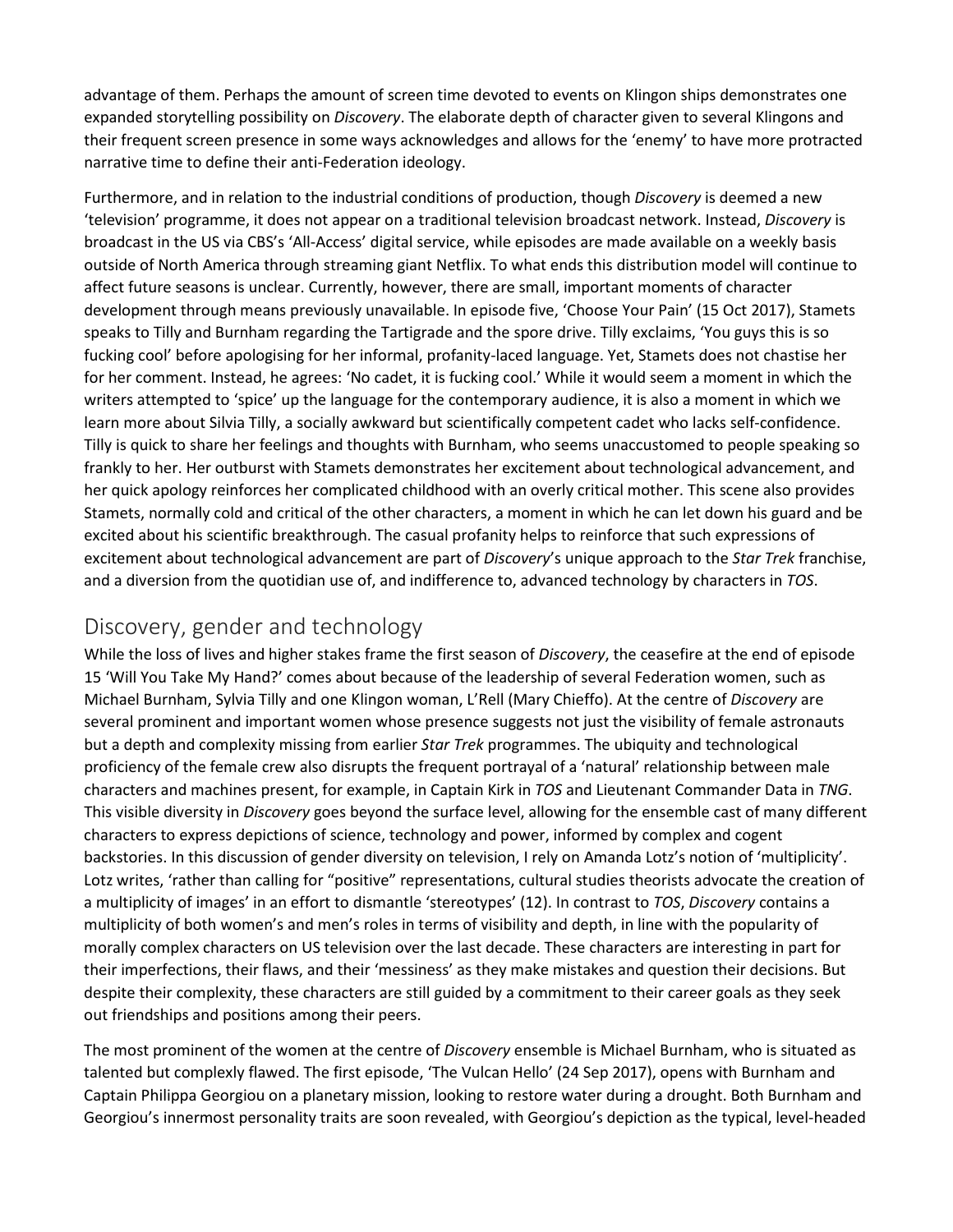Federation captain blended with a maternal warmth towards Burnham earned through their close working relationship. This relationship continues to develop through flashbacks, even after Georgiou's death in the second episode of the season. In contrast, Burnham's central, defining characteristic is her Vulcan 'rationality', a trait attributed to her upbringing as an orphaned human raised by Sarek (James Frain), a Vulcan, and his human wife Amanda (Mia Kirshner). Burnham's character, with the traditionally male-assigned first name Michael, represents a reconceived version of Roddenberry's 'Number One', the 'glacierlike, efficient female' First Officer from *TOS*'s rejected pilot 'The Cage' (qtd in [Whitfield and Roddenberry 21\)](https://0-muse-jhu-edu.libus.csd.mu.edu/article/720351#b24). In Burnham, the cold, logical sensibility that shaped her post-adoption Vulcan upbringing clashes with her human impetuousness. By the end of the first episode, Burnham's Vulcan rationality is displayed only long enough to be questioned and dismantled, creating a fissure that challenges the ship's leadership structure with devastating consequences for its crew members.

While this internal duality stems from her differing species and Vulcan rearing, it is complicated by another factor as well. Burnham left her family to serve under Captain Georgiou, and thus has a deep sense of loyalty to her and to the Federation that conflicts with her rational thinking. This existential dilemma leads her to disobey a direct order from Georgiou, for which she is court martialled, stripped of rank, and exiled to prison for the rest of her life by the second episode of the season, 'Battle at the Binary Stars' (24 Sep 2017). When Captain Gabriel Lorca offers Burnham a chance for redemption, she initially declines, noting that she broke Federation rules and was comfortable paying the price for that. In the season's third episode, 'Context is for Kings' (1 Oct 2017), Burnham decides to join *Discovery*'s crew. Then, over the remainder of season one, Burnham finds some redemption, both within herself and through other characters' acceptance of her continued utility as a Federation astronaut, scientist, technology expert and war strategist.



'Lethe', *Star Trek: Discovery*. CBS All Access, 2017. In a series of flashbacks, Michael Burnham talks with her adopted parents: Amanda, her human mother, and Sarek, a Vulcan.

Sonequa Martin-Green effectively channels the complexity of Burnham's character, torn between the logical training of her adopted Vulcan family, and her biological human sensibilities. In episode six, 'Lethe' (22 Oct 2017), Burnham senses that her guardian/father Sarek is in trouble. They are connected by Katra, a Vulcan shared soul connection, or mind meld of sorts. The episode is built around several flashbacks and cross-mind explorations – Burnham repeatedly flashes back to the day when she learned that she had been rejected from the Vulcan Science Academy. She explores Sarek's mind to investigate why he keeps revising this day and why this moment has such a hold on him. Burnham eventually discovers Sarek's secret: an official told Sarek that only one of his children would be allowed to attend the Academy. He picked Spock, still a very young child at the time, yet regrets this decision. This episode gives Burnham a protracted amount of time to focus on a moment in her past that illuminates the pressure she feels as someone who was trained to be highly logical but also has many human emotions. This formative moment foreshadows further conflict between her biology and her upbringing, creating a complex and imperfect character that will likely continue to evolve and adapt to changing situations in subsequent seasons. Episodes such as this allow the audience to watch Burnham develop, change and grow as a character. *Discovery* thus provides its female characters with dramatic complexity and characterisation in a way never afforded to Uhura, who was seldom the centre of the narrative action on *TOS*.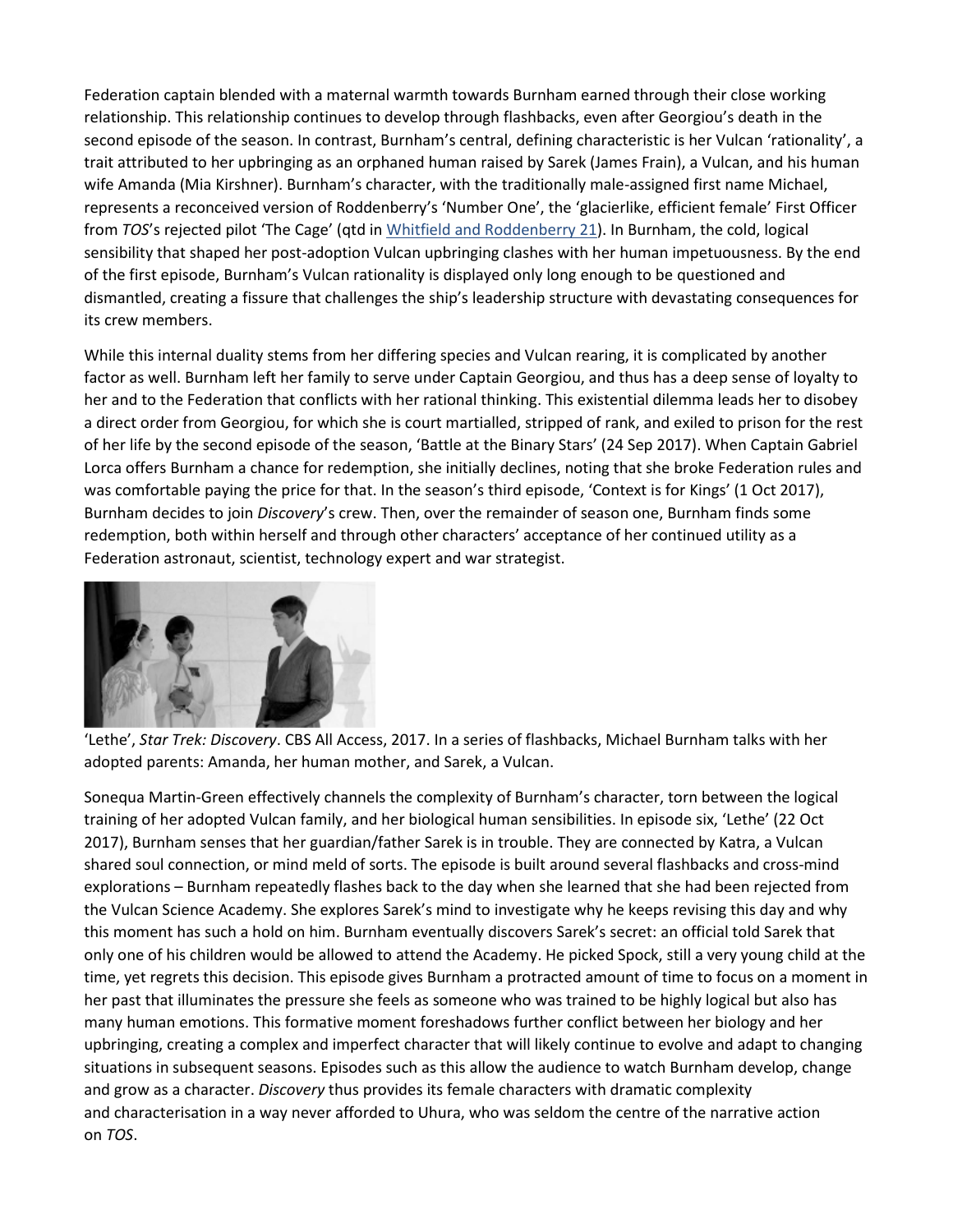The breadth of Klingon inclusion in *Discovery* also allows for the development of an important female Klingon astronaut character, L'Rell (Mary Chieffo). Her entrance into the season begins in episode one, 'The Vulcan Hello', when the Klingon warrior T'Kuvma (Chris Obi) persuades his people to attack the Federation. Though T'Kuvma is killed in episode two, 'Battle at the Binary Stars', Voq (Shazah Latif) takes on T'Kuvma's charge and continues to work to reunite the Klingons. After internal strife amongst the Klingons, Voq is banished in episode four, 'The Butcher's Knife Cares Not for the Lamb's Cry', and L'Rell, who cares deeply for Voq, protects him from the other Klingons by hiding him on the wrecked remains of the starship Shenzhou. L'Rell enters and exits the main storyline several times over the season, reappearing again in episode five, 'Choose Your Pain', when the Klingons kidnap Captain Lorca. While in captivity, Lorca encounters a character named Ash Tyler (Shazah Latif) and rescues him from imprisonment. While Tyler's post-traumatic nightmares seem natural given his months of torture at the hands of the Klingons, it soon proves more complex than this. He discovers that he is actually Klingon and that L'Rell has mutilated Voq's body and reprogrammed his mind as a test case for a 'species reassignment protocol'. In what might be described as a human–Klingon sleeper-cell, Voq's original personality slowly reasserts control over the Tyler persona; the inner battle means this experimental body is neither Tyler nor Voq, but an amalgam of the two that cannot reconcile its split personality. At the conclusion of the season, in episode 15, 'Will You Take My Hand?', L'Rell tells her fellow Klingons that they have lost themselves in the war with the Federation of Planets and that she will lead them to a 'reunification of our race'. While they initially laugh at her, they accept her in this regard. Her success in reuniting the Klingons is particularly striking in that, in one of the few overt discussions of gender, she tells Admiral Cornwell (Jayne Brook) that Klingon women are not considered leaders by the male Klingons. Yet she effectively persuades her people to reunite the 24 Klingon houses by displaying foresight in her elaborate species reassignment of Voq/Tyler and long-term strategy instead of the base aggressive tendencies that usually define her fellow Klingons.

Other, smaller women's roles are also important; several are particularly fascinating in the light of one of the overarching thematic foci of *Discovery*'s first season. In a sense, one of the biggest obstacles for the characters comes not from external danger but from an inner fissure that makes each character question their own thoughts and instincts. Many of the characters' narrative arcs involve confrontations with their own 'other', both figuratively and literally, as the Terran mirror universe is populated by many of the characters' doubles. For Silvia Tilly, her double is a self-assured and bold starship captain, a vast departure from her over-explaining, timid cadet persona. The wise and maternal Philippa Georgiou's doppelganger is ruthless and bloodthirsty, fittingly so as she turns out to be the mirror-universe Terran Emperor. For L'Rell and Tyler/Voq, this doubling occurs within them. L'Rell must walk among the Klingons and follow their murderous, warrior ways, yet she saves Voq from death and works to reunite the Klingons. Tyler/Voq's internal struggles result from scientific experimentation, as he is at once human and Klingon. Interestingly, each of these internal and external splits alludes to questions of nature versus nurture, as does Burnham's split between human emotions and Vulcan instincts. These doubled characters and internal divisions allow for complex character development and deep introspection into how these characters are products of both their biological nature and the ways in which each was reared, and how the lines between these influences are always blurred and complex.

The presence of a hybrid species – the half-human, half-Klingon Tyler/Voq created by L'Rell – focuses attention on another central theme in *Discovery*: the development and improvement of technology. As previously discussed, the gradual nature of technological and scientific advancement is often glossed over in the hegemonic imagery of space travel depicted in sf television. Many of the *Star Trek* programmes tend to focus on already-developed technology and its computational and non-biological roles. This tendency disregards the progression towards the scientific achievements that made space travel possible. Within the protracted conflict that ensues, *Discovery* makes technology and its shortcomings visible, including the imperfect science-inprogress that eventually threatens the future of the Federation. Two technological elements that frame season one are foregrounded as deeply integral to the narrative development of the season. The fates of both the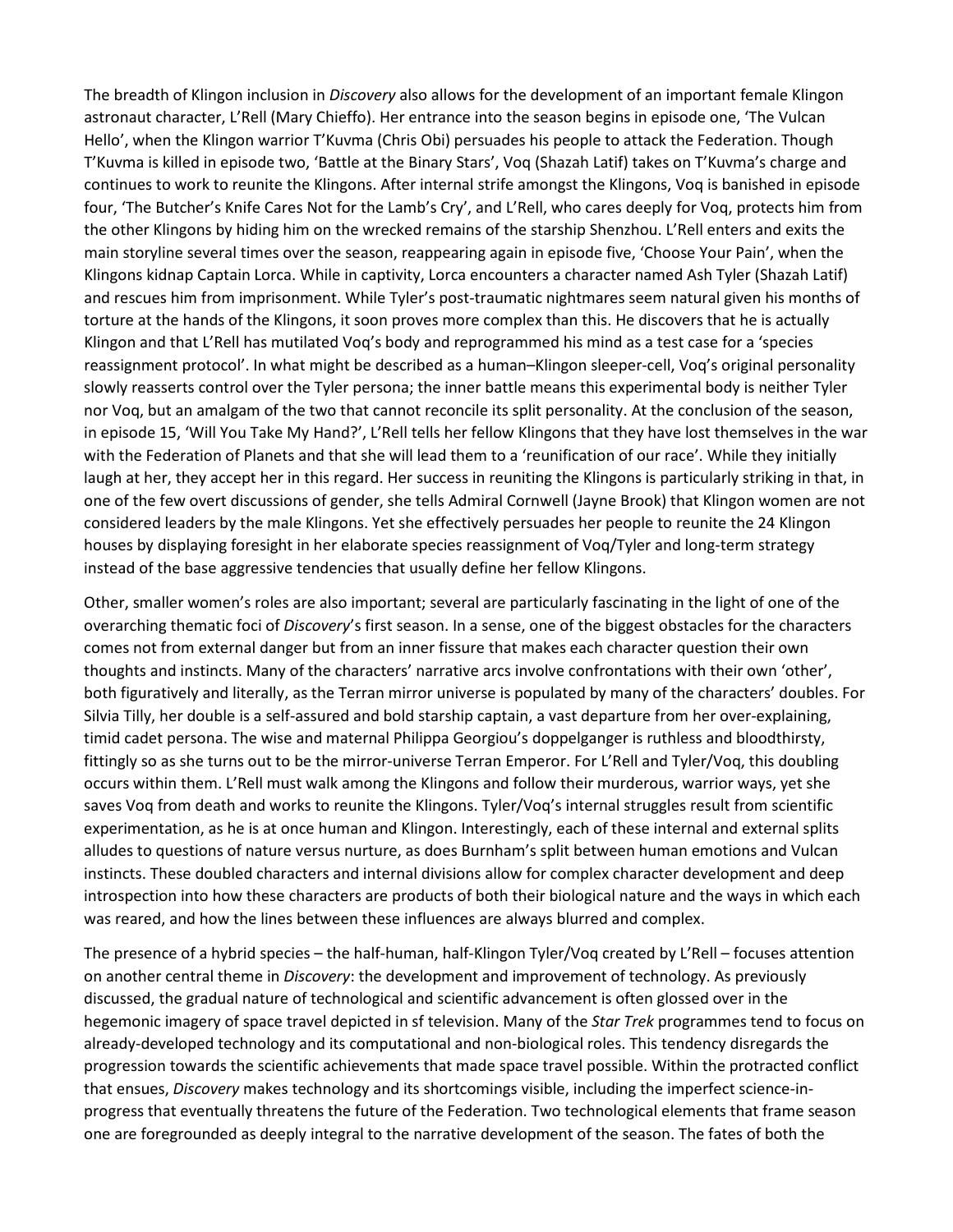Federation and the Klingons rest upon the successful scientific development and understanding of experimental technology by both sides. The Klingons are able to destroy human starships because of their 'cloaking device', which hides their ships from detection by the Federation. On the other side, *Discovery* is developing a 'spore drive', which allows jumps from any place in the universe to any other in seconds. However, the spore drive operates not only as a human-developed technology, but relies on a biological entity to activate the spore network. The creature, a Tardigrade that the crew names Ripper, connects the spore drive and the spores in a process that also injures it, and eventually Stamets as well, who enables his human body to serve in Ripper's place once they set the creature free to save its life. This biological necessity harkens back to pre-combustionengine labour, which was dependent on horses, mules and other animals in the development of food and transportation for humans. It also alludes to human manual labour, which has been rendered largely invisible throughout *Star Trek*. While we therefore may see the technology in *Discovery* more closely than in *TOS*, we still do not know who builds the technology, only those that initiate its scientific development.

## National Geographic's Mars, gender and technology

*Discovery* is not alone among contemporary television programmes in rethinking how gender and technology are depicted. It is paralleled in another show, National Geographic's *Mars*, that communicates not speculative sf but an inevitable 'science future' of human existence in space. Executive producer Ron Howard notes that *Mars* 'began as a documentary and we thought, "This could be a series." We began to delve and found such good storytellers. We realized this could be so cinematic: What would it feel like to be there? On a thematic level, it celebrates exploration in a visceral way' (qtd in *[Science](https://0-muse-jhu-edu.libus.csd.mu.edu/article/720351#b17)* 687). Like *Discovery*, *Mars* does not air on a traditional broadcast network, but rather the cable channel National Geographic, established in 2001 and owned by 21st Century Fox. Cable channels allow for a broader narrative range than was historically possible on traditional broadcast networks which were beholden to the Federal Communications Commission (FCC) in terms of the subject material deemed appropriate for general audiences. Basic cable channels like National Geographic and SyFy have also created unique spaces on television for narrowcast programming that does not need to appeal to all audiences. Well-respected sf programmes have thrived on SyFy, from reruns of *Lost* (US 2004–10) and *TOS*, to original programmes such as *Battlestar Galactica* (US 2003–9) and *Legion* (US 2017–). Born out of the legacy of *National Geographic* magazine (1888–), *Mars* is inflected with a sense of scientific accuracy. *Mars*'s hybrid storytelling mode, containing both fiction and nonfiction segments, and its short, six-episode season, demonstrate a type of programme well suited for cable audiences – one that would prove to be popular among a niche audience drawn to science and sf programming. *Mars*'s first episode garnered over 1.4 million viewers (*Mars* [ratings 2016\)](https://0-muse-jhu-edu.libus.csd.mu.edu/article/720351#b15).

The overall increased visibility of women in the space programme is reflected in both the documentary and fiction portions of *Mars*. The nonfiction segments of *Mars* feature archival film footage and photographs alongside interviews with contemporary scientists such as Jennifer Trosper (Project Systems Engineer, Jet Propulsion Laboratory) and Neil Degrasse Tyson (Director, Hayden Planetarium), authors Andy Weir (*The Martian*, 2011) and Stephen Petranek (*How We'll Live on Mars*, 2015), former astronauts John Grunsfeld and James A. Lovell, and several employees of Space X, including CEO and Lead Designer Elon Musk and Shana Diez, Director of Build Reliability. These real-world experts discuss the avenues of science and research that will be necessary for the technology of long-term space travel to develop from theory to practice. Across the first season of *Mars*, these interviewees grapple with the risks and effects of radiation and reduced gravity on human bodies, the difficulty of landing on Mars, the need to design and build reusable rockets, and the power sources, food, water and equipment necessary to sustain human life on Mars. All of these issues are discussed frequently in both the documentary interviews and the fictional narrative portions, ultimately focusing on two key ideas. First, the colonisation of Mars will transform humans into an interplanetary species, perhaps evading human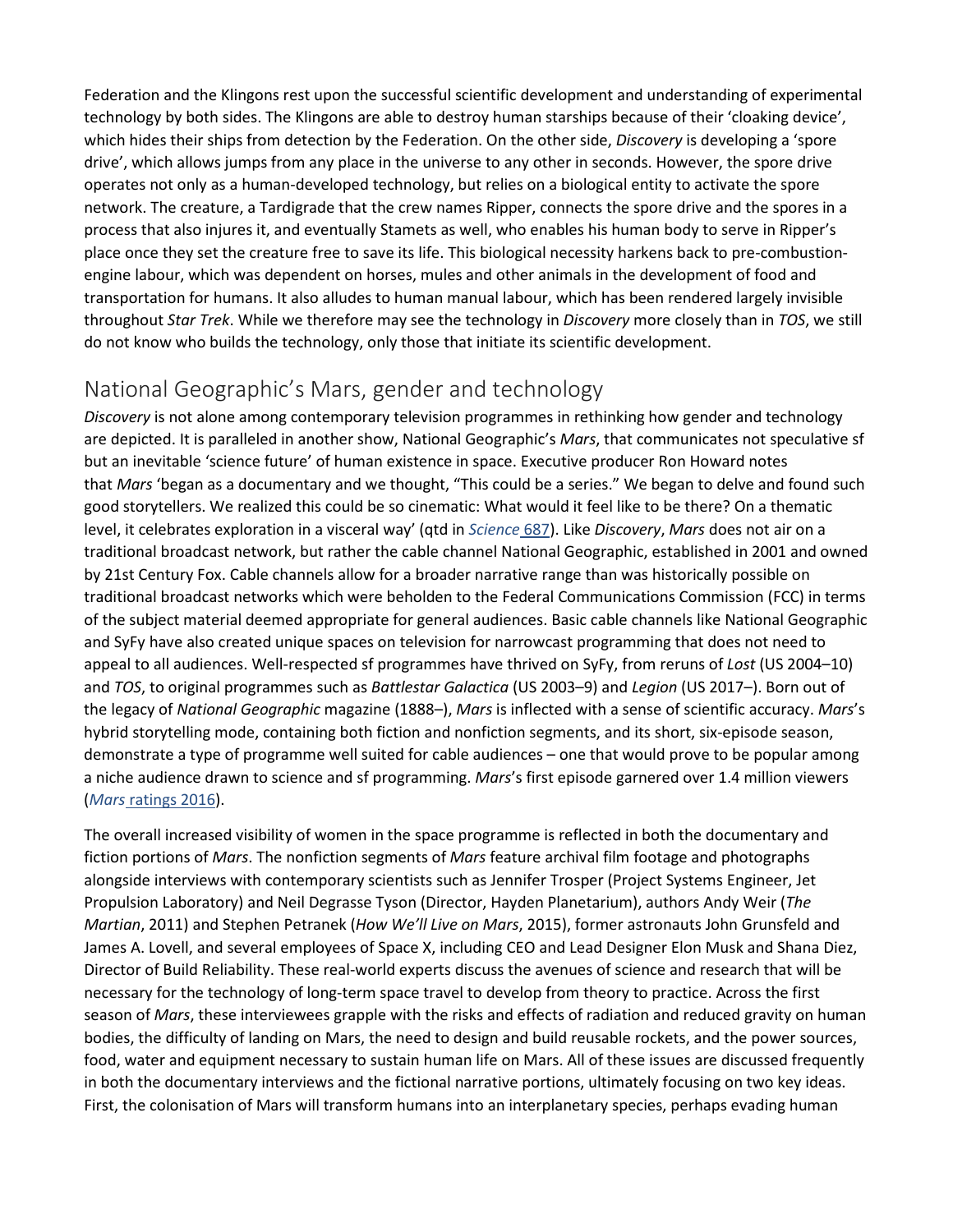extinction if a catastrophic extinction event occurs on Earth. And second, *Mars* emphasises humankind's inherent curiosity and need to continue exploring the unknowns of the universe.

This exploratory mentality defines the series from its beginning. The first episode, 'Novo Mundo' (14 Nov 2016), opens with a voiceover telling the audience,

We dream. It's who we are. Down to our bones, our cells. That instinct to build. That drive to seek beyond what we know. It's in our DNA. We crossed the oceans, we conquered the skies. And when there were no more frontiers on Earth we launched ourselves among the stars. The heavens beckoned a new generation of innovators and explorers, seeking to take human kind even further.

The viewer soon learns that the fictional science 'future' portions of *Mars* take place from the year 2033 onwards. The voice belongs to 'American mission commander' Ben Sawyer (Ben Cotton), who will lead a group of astronauts – three women and three men – representing many countries, including 'Korean-American mission pilot' Hana Seung (Jihae), 'Spanish hydrologist and geochemist' Javier Delgado (Alberto Ammann), 'French mission physician and biochemist' Amelie Durand (Clémentine Poidatz), 'Nigerian mechanical engineer and roboticist' Robert Foucault (Sammi Rotibi) and 'Russian exobiologist and geologist' Marta Kamen (Anamaria Marinca) (*Mars* [press release 2016\)](https://0-muse-jhu-edu.libus.csd.mu.edu/article/720351#b15). While many of the fictional scenes revolve around the Mars mission crew as they travel to and live on Mars, they also feature the Earth-based headquarters and mission control centre of the International Mars Science Foundation (IMSF). These scenes frequently focus on Ed Grann (Olivier Martinez), an Elon Musk-like character consumed by his desire to send a crew to Mars and set up a permanent colony. Grann most frequently interacts with Joon Seung (Jihae), *Daedalus* pilot Hana Seung's twin sister, who at first serves as the 'CAPCOM of mission control' and later 'secretary-general' of the IMSF (*Mars* [press release 2016\)](https://0-muse-jhu-edu.libus.csd.mu.edu/article/720351#b15).



'Novo Mundo', *Mars*[. National Geographic, 2016.](https://0-muse-jhu-edu.libus.csd.mu.edu/article/720351#b15)

Women and men appear in both the nonfiction and fiction segments, acknowledging that women are and will continue to be integral to space science and exploration. The images of current experimental technology under development at Space X show an inclusive space with female and male scientists and engineers working to perfect the technology necessary to build 'reusable' Mars rockets. Nonetheless, the hegemonic imagery of space travel remains visible in the historical record chosen to be featured in the nonfiction portions of the show. These segments echo the images present in the 1950s *Collier's* magazine articles about the future of space travel by making women largely invisible despite their historic importance to the space programme. For example, in 'Novo Mundo', former astronaut and *Apollo 13* Commander James A. Lovell notes 'there's a segment of people in this world that live on the edge', describing the type of people drawn to dangerous explorations on Earth and in space. While Lovell speaks, archival film footage cycles through images of famous explorers and missions – seemingly all men with the sole exception of Amelia Earhart, the famous aviator who disappeared in 1937 on a solo flight around the world. While this inclusion of Earhart acknowledges that women were also interested in charting unknown territory, the overwhelming majority of the film footage and photographs that illustrate Lovell's commentary feature male explorers. In *Mars*'s second episode, 'Grounded' (21 Nov 2016), several images of women appear – though once again they reinforce the hegemonic imagery associated with the US space programme. Here, another former astronaut, John Grunsfeld, says in his interview: 'I think some people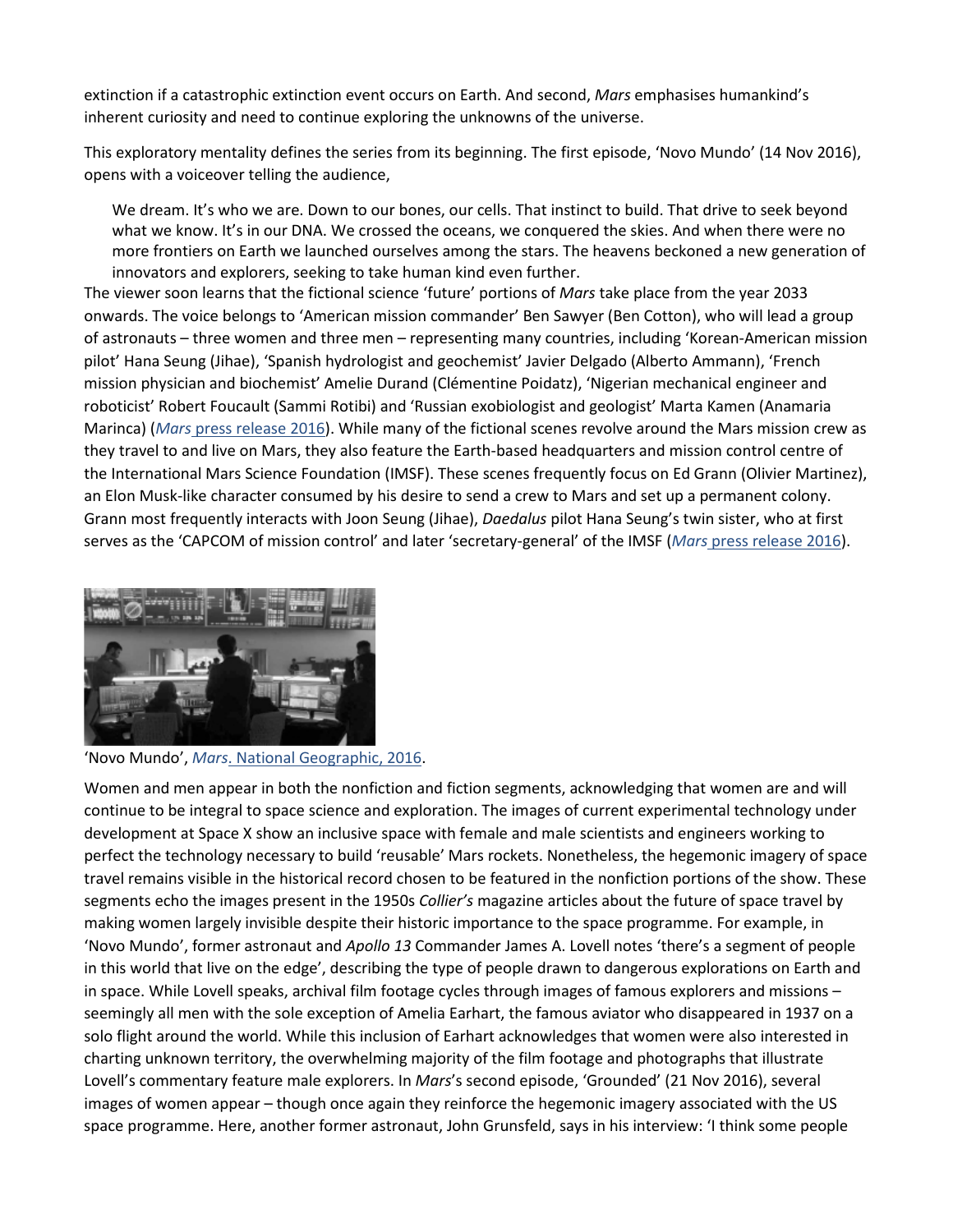are genetically programmed to want to go somewhere, to leave their home and explore. You know you have to be very comfortable losing that connection to those you've left behind.' Next, Lovell continues: 'The type of person that you select to go to Mars has to have a family that understands the risks.' As he speaks, a montage of images appears, beginning with a photograph of two male astronauts in spacesuits, each with their wives and children eagerly greeting them. In a subsequent photograph, two women and small children gaze up at the sky, as if at a shuttle launch. Another photograph appears, this one featuring several women and children staring at a television screen in a living room. These images are meant to reflect and represent what Lovell says next: 'My wife stayed home, hoping that I would not fall into some tragedy that I couldn't get out of.' These photographs show the patient wives and children waiting at home for the men to return safely – largely overlooking images of female astronauts from the ensuing decades such as Sally Ride, Mae Carol Jemison or Eileen Collins.

Although the documentary segments in *Mars* rely heavily on the hegemonic imagery of white, male astronauts to discuss the history of the American space programme, its fictional 2033 scenes work to counter this prevailing (though inaccurate) narrative. Its fictional segments make visible several female astronaut characters, foregrounding the equality of its crew and the complex technology at work as the first human inhabitants of the planet Mars struggle to survive. The technological and psychological complications that arise provide the show with opportunities to present the crew members as complex and nuanced characters. *Mars* frames its character developments through these technological issues, highlighting the inherent dangers of the human exploration of unknown territory across all six episodes in the first season. In the first episode 'Novo Mundo', Ben Sawyer commands the crew as they prepare to leave Earth through their arrival on Mars. But when an equipment malfunction occurs during the landing on Mars, Ben's leadership propels him to sacrifice his life to save the other astronauts. Before he dies in the second episode, 'Grounded', Ben appoints Hana Seung mission commander, and from there on she works with the other remaining astronauts to overcome numerous technological issues that arise. The other characters do not treat her command any differently than they did Ben's, and they continue to conduct scientific experiments, agricultural cultivation and planetary explorations within the constraints of their foreign environment.



'Pressure Drop', *Mars*[. National Geographic, 2016.](https://0-muse-jhu-edu.libus.csd.mu.edu/article/720351#b15)

Like *Discovery*, *Mars* explores the bumpy technological path towards space travel. However, unlike *Discovery* and the other *Star Trek* iterations, *Mars* is set in the near future, highlighting the difficulties of technological development rather than leaping over these obstacles by setting the narrative several hundred years in the future. *Mars*' characters' lives are in constant and very real danger, with great peril in every small problem that occurs. Once on Mars, the crew must confront a series of issues, including finding water, setting up a permanent settlement, powering the facility, growing food and dealing with unexpected weather and climate challenges – all exacerbated by a ten-minute delay in communications with Earth. This delay makes for interesting narrative development, as the viewer experiences dramatic moments twice, first as the characters on Mars experience a setback, and again as the people working in mission control react. The delay between the characters speaking in one place and the movement of voice, image and other information to distant locations raises the tension in moments where survival is unclear. It also situates these astronaut characters as expendable. The crew members are not on Mars as particular individuals destined to live and thrive – they are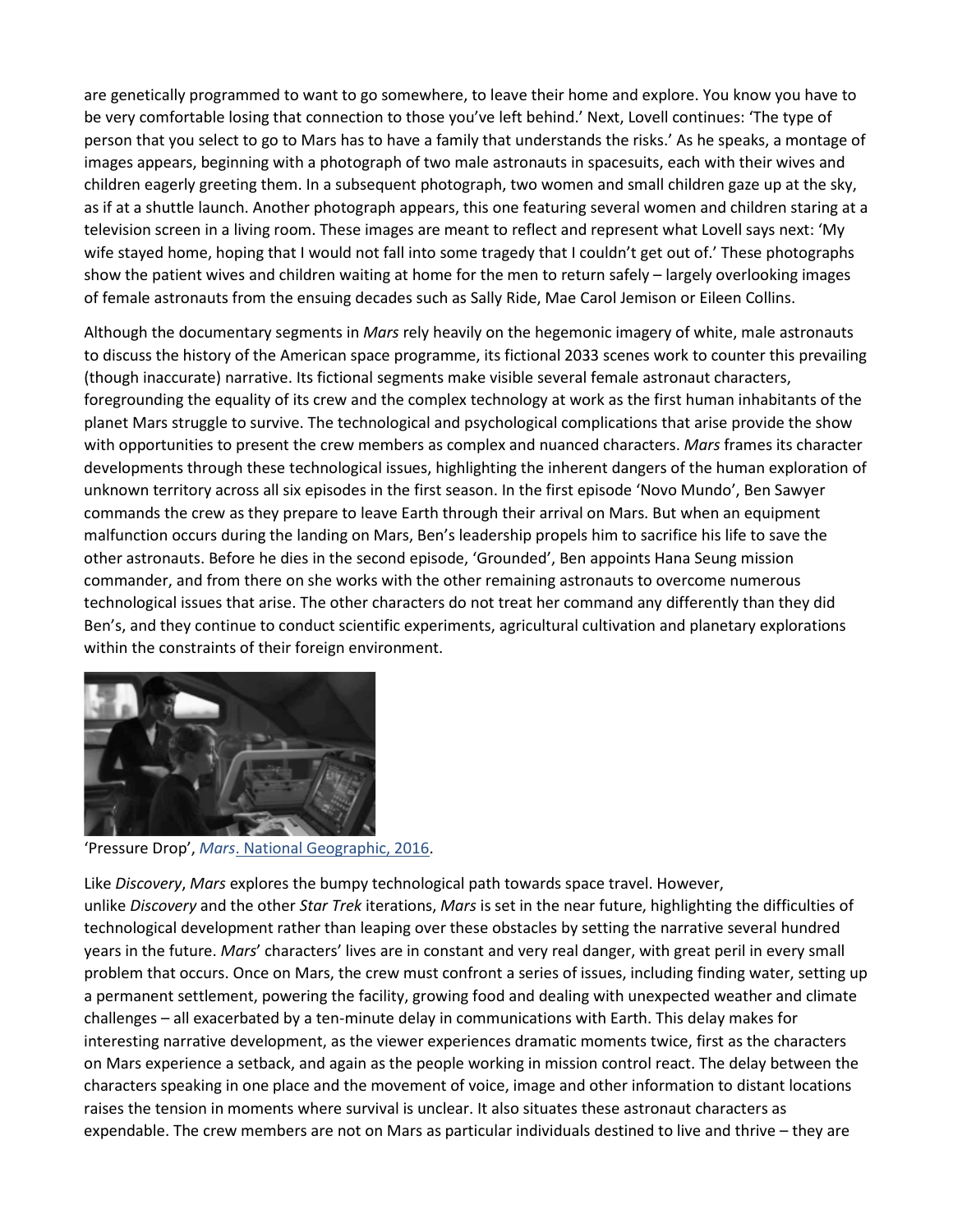risking their lives to demonstrate the viability of Mars colonisation. In 'Novo Mundo', the astronauts must face both the prospect of Ben's fatal injuries and the fact that their ship's malfunction has sent them off course without the equipment to transport them quickly or safely to their intended habitat. The astronauts realise that they are 75.3 kilometres from the basecamp that was to serve as their home for two years on Mars, but closer to an existing Russian workshop module that houses a 3D printer that can help them repair some of their equipment. In episode three, 'Pressure Drop' (28 Nov 2016), the crew finds the tight quarters of their temporary base camp unsustainable, and a fire renders the space untenable. With help from the Earth-based mission control, they locate an ancient lava tube near frozen water where they can deploy their permanent home below Mars's surface, protecting them from the radiation in the thin atmosphere. In episode four, 'Power' (5 Dec 2016), several years pass as a second ship, *Vega*, and a third ship, *Cygnus*, bring new astronauts. By 2037, the rapid expansion of their Martian home, now called Olympus Town, brings about mortal danger as Oliver Lee (Nick Wittman) is gravely injured during a power systems upgrade.

Throughout the season, inhospitable conditions on Mars continue to slow the expansion of the living quarters, science laboratories and the greenhouse. In episode five, 'Darkest Days' (12 Dec 2016), the crew struggles against several unforeseen obstacles, including the diminishing power available due to a months-long dust storm that blocks sunlight from reaching the station. Two astronauts, Javier and Robert, leave the settlement in dangerous conditions during the storm to restore power to Olympus Town. Robert successfully finds the power cable against seemingly insurmountable odds, and soon the storm passes and the sun reappears. Despite this joyous moment, episode five's title 'Darkest Days' has both literal and figurative meaning in terms of the lack of sun and the depressive fugue that has settled over Olympus Town. While working to restore power to the settlement, Javier and Robert's conversation reflects the profound psychological effect of humans displaced from their home environments:

**JAVIER:** Do you still think about it, the ocean? **ROBERT:** Every day. Trouble is, every time it's like the waves are getting a little quieter. **JAVIER:** Like someone's turning down the volume. **ROBERT:** Yeah, last week I realised I couldn't even remember what the ocean sounded like. (Episode five, 'Darkest Days')

This kind of crushing, emotional homesickness, compounded by the frustration of constant technological issues, is only rarely seen in characters on *Star Trek*.

Amid the dangerous conditions on Mars and at Olympus Town, most of the astronauts thrive as they perform their experiments. However, the psychological distress of physical displacement on another planet affects some of the colonists. The third ship, the *Cygnus*, delivers two new astronauts to Mars: Leslie Richardson (Cosima Shaw), a 'logistical engineer' tasked with upgrading their power systems, and her husband Paul Richardson (John Light), a botanist brought to Mars to improve plant growth in the greenhouse. Paul does not adjust to Mars as well as the previous astronauts, and when the dust storm forces power reductions, he breaks down mentally, apologising repeatedly to his dying plants in the greenhouse and complimenting the ones that remain alive. Just when Olympus Town begins to normalise after the power is restored and the storm passes, Paul hallucinates that the airlock door in the greenhouse is the door to his garden back on Earth. Caught in his delusion, he opens it, thereby killing himself and six other colonists. The focus on Paul's problems adjusting to Mars subtly critiques the *Collier's* 1950s articles on space travel, which frame male astronauts as being ideal space travellers, capable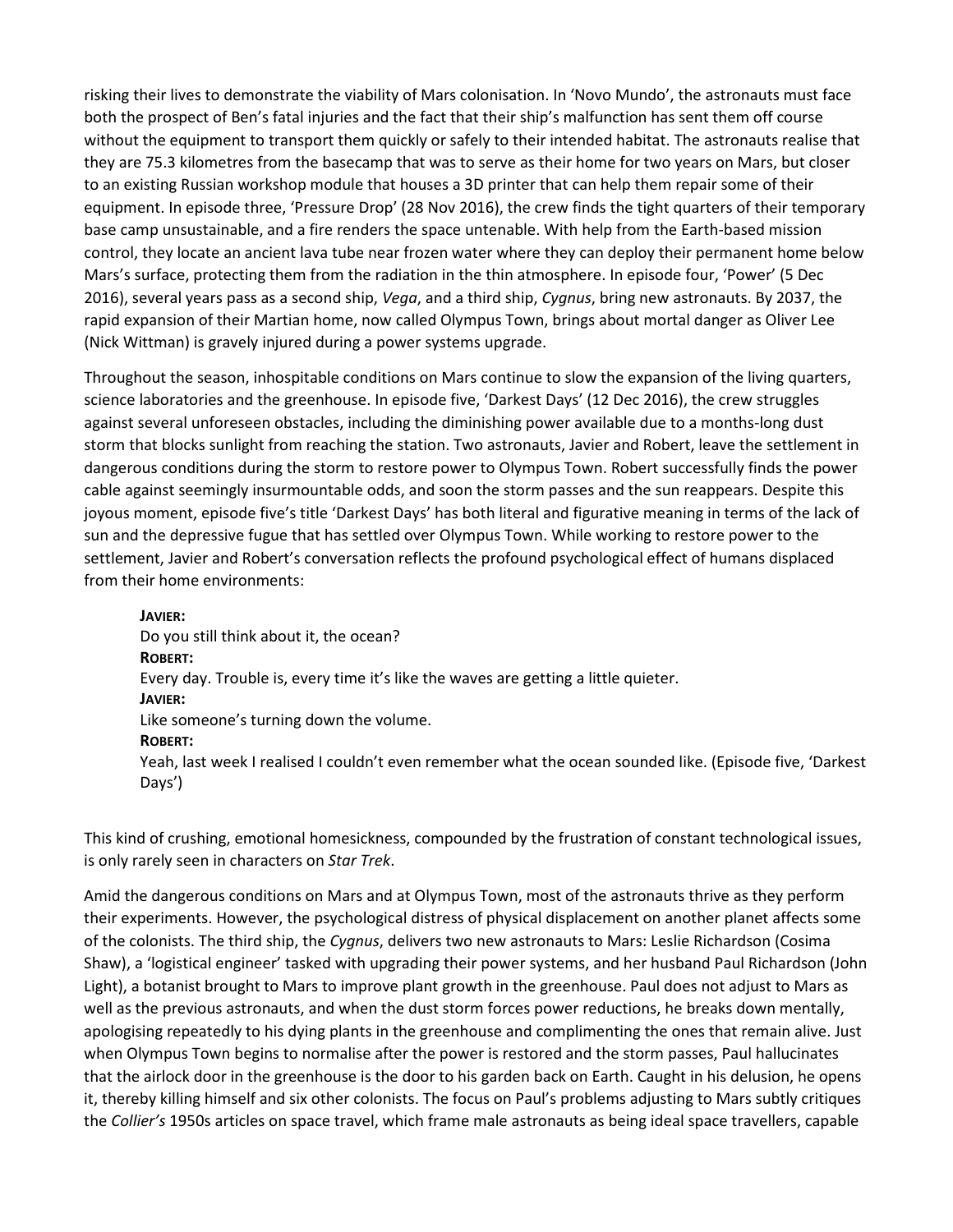of handling the psychological pressures of being away from Earth. *Mars* subverts this antiquated assumption by making Paul's death the catalyst that allows a team of female astronauts to make the most important discovery yet on Mars.

Just as Tillie and Stamets expressed great excitement over the spore drive on *Discovery*, Paul's death leads two astronauts, Leslie and Marta, to combine their scientific knowledge and ingenuity to advance the mission into its next phase. Leslie and Marta had met in the previous episode, 'Power' (5 Dec 2016). Leslie arrives full of optimism about upgrading the power, and politely challenges Hana's insistence that she manage her expectations for the speed at which she will be able to carry out her work. Hana tells her that the simulations of Mars on Earth cannot really demonstrate the true difficulties of working with Mars's constantly shifting sand dunes. Leslie tells Hana, 'No, I value your opinion, I do. And I know you've been through a lot up here. But I have an assignment and I would really appreciate your support in executing it' (in 'Power'). Marta and Leslie have a similar interaction upon meeting, and begin their working relationship with some tension. However, in the season's final episode, 'Crossroads' (19 Dec 2016), Leslie turns her attention to Marta's research as a distraction from her husband Paul's death. Marta and Leslie subsequently combine their scientific knowledge in the pursuit of Marta's research. With Hana's support, the three women travel to retrieve a soil sample that demonstrates evidence of life on Mars, renewing the IMSF's commitment to the Mars mission and providing the show with its most effective moments of character development.

Much like *Discovery*, *Mars* is striking in its refusal to draw attention to the fact that a female astronaut and a woman of colour, Hana Seung, becomes the commander of the mission on Mars. Few characters ever question her authority. Though some tensions appear between Hana and Leslie, this conflict is not framed as gendered, but rather that of characters questioning the settlement's power structures, community oversight and scientific expertise. The absence of character dialogue addressing gender, race or nationality suggests that these antiquated notions are no longer relevant in this near-future vision, similar to what many scholars have argued about Roddenberry's casting choices for *TOS. Mars* also does not make explicit connections between the historical images presented in the documentary portion of the series and the fictional scenes set in the 2030s. While the overall programme does not overtly ask viewers to consider the incongruity between photographs of the past and depictions of an egalitarian future, the diversity of the original 2033 *Daedalus* crew is a strong message about the present and future of female astronauts, disrupting the 1960s notion of who is and who is not allowed to be a space explorer.

## Conclusion

In this article, I have explored the centrality and complexity of female astronauts as characters and the depiction of developing technology in the sf narratives of *Star Trek: Discovery* and *Mars*. Both programmes feature diverse crews of men and women working together to ensure their survival in space. Each programme gives its female astronauts the narrative means and opportunity to demonstrate individual intellectual prowess, which also serves as a metaphor for the real-world competence and contributions of female astronauts. Roddenberry's push to include women and actors of colour in *TOS* challenged television programming as much as was possible at the time. Within an expanding array of distribution platforms and spaces on

television, *Discovery* and *Mars* are able to create more challenging narrative worlds that examine the technology and labour that allow women and men to explore the universe together. At the same time, it must be acknowledged that *TOS* presented its own idealised world that made women and actors of colour into central characters, yet overlooked the need to tell the stories of how these characters achieved their positions. The focus on these near and far futures too neatly erases and makes invisible these struggles. The implications of this erasure point to the need for continued scholarship on sf television programmes, particularly at the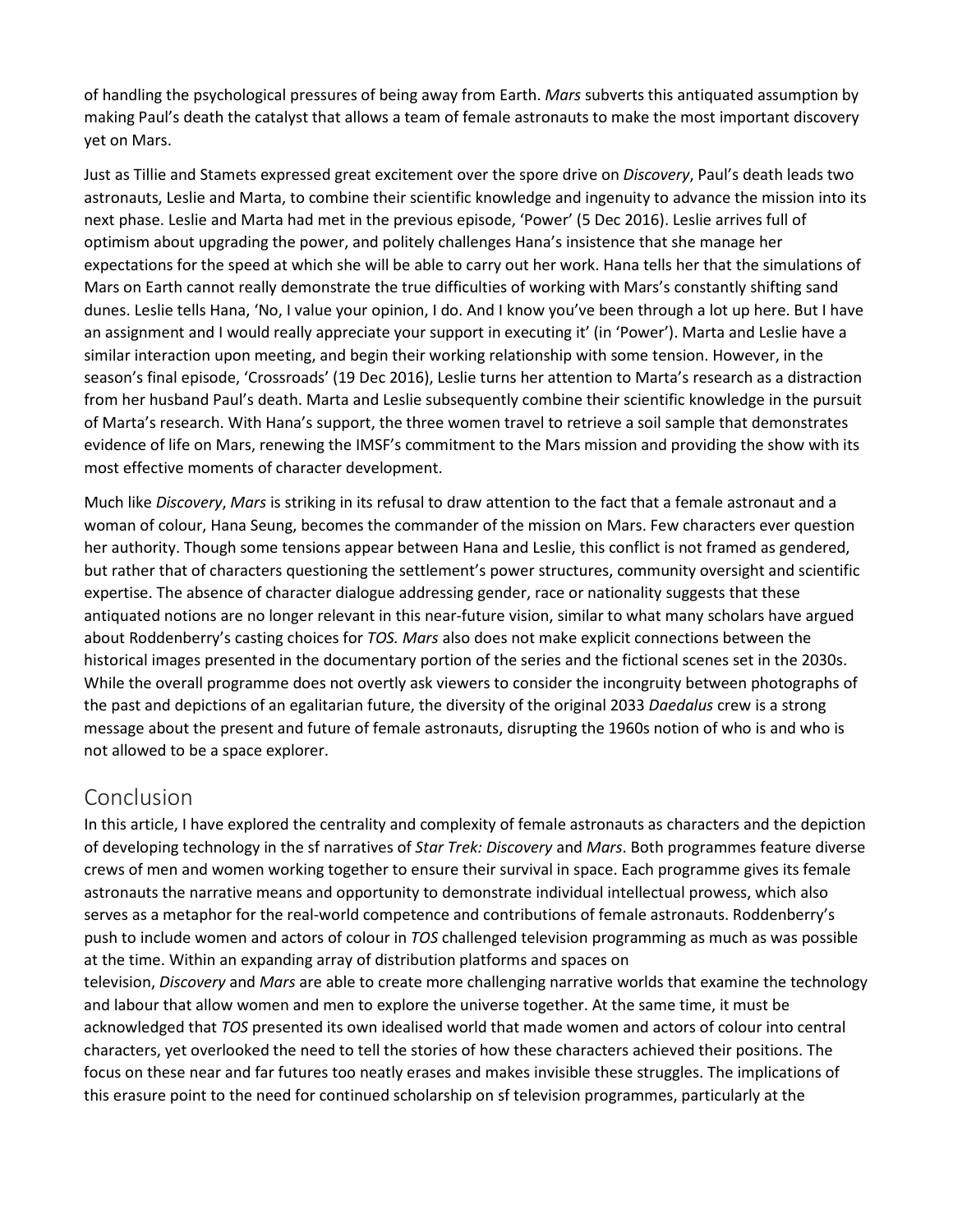intersection of media studies with other disciplines and methodological approaches, such as feminist science studies and transhumanism.

Like much sf, both programmes' overt representation of technology in progress can be read as a commentary on the state of science and technology today. Technology has always been at the centre of the *Star Trek* franchise, but our continuing interest in space exploration and colonisation makes sf television programmes ideal vehicles to explore our contemporary world. Science and technology are advancing at an unprecedented pace, with unintended consequences that threaten to destabilise long-cherished tenets of democratic society. On *Discovery*, the characters grapple with similar issues in their rapidly changing fictional world, simultaneously problematising and acknowledging the honoured traditions of the United Federation of Planets and Roddenberry's original vision. *Mars* uses its hybrid storytelling mode to connect the history of the space programme in the US to our possible future as we move towards colonising Mars. Together, these two programmes demonstrate not just new ways to tell sf stories, but perhaps a path towards a more inclusive world irrespective of race, class and gender. Whether that world will be found on Earth or in space remains to be seen.

#### Works cited

Braine, F.S. 'Technological Utopias: The Future of the Next Generation'. *Film & History* 24.1–2 (1994): 2–18. Brode, Douglas. 'Introduction: Gene Roddenberry's Creation as an Abiding Pop Culture Phenomenon'. *The Star* 

- *Trek Universe: Franchising the Final Frontier*. Ed. Douglas Brode and Shea T. Brode. Lanham: Rowman & Littlefield, 2015. xi–xxv.
- Canavan, Gerry. 'Introduction: *Star Trek* at 50, or *Star Trek* beyond *Star Trek'. Science Fiction Film and Television* 9.3 (2016): 319–24.
- Davies, Máire Messenger and Roberta Pearson. 'The Little Programme that Could: The Relationship Between NBC and *Star Trek'. NBC: America's Network*. Ed. Michele Hilmes. Berkeley: U of California P, 2007.

Geraghty, Lincoln. *American Science Fiction Film and Television*. Oxford: Bloomsbury, 2009.

Greven, David. 'The Twilight of Identity: *Enterprise*, Neoconservatism, and the Death of *Star Trek'. Jump Cut: A Review of Contemporary Media* (Spring

2008). [https://www.ejumpcut.org/archive/jc50.2008/StarTrekEnt/.](https://www.ejumpcut.org/archive/jc50.2008/StarTrekEnt/) Accessed 23 Sep 2018.

- Henderson, Mary. 'Professional Women in *Star Trek*, 1964 to 1969'. *Film & History* 24.1–2 (1994): 47–59.
- Hersch, Matthew H. 'Return of the Lost Spaceman: America's Astronauts in Popular Culture, 1959–2006'. *Journal of Popular Culture* 44.1 (2011): 73–92.
- Jensen, Jeff. '*Fringe*: 19 Best Episodes'. *Entertainment Weekly* (11 Jan 2013). [http://ew.com/gallery/fringe-19](http://ew.com/gallery/fringe-19-best-episodes/#21263518) [best-episodes/#21263518.](http://ew.com/gallery/fringe-19-best-episodes/#21263518) Accessed 5 Apr 2018.
- Johnson-Smith, Jan. *American Science Fiction TV:* Star Trek, Stargate *and Beyond*. Middletown: Wesleyan UP, 2005.
- Jones, Norma. 'Rebooting Utopia: Reimagining *Star Trek* in post-9/11 America'. *The Star Trek Universe: Franchising the Final Frontier*. Ed. Douglas Brode and Shea T. Brode. Lanham: Rowman & Littlefield, 2015. 185–95.
- Lotz, Amanda D. *Redesigning Women: Television After the Network Era*. Urbana: U of Illinois P, 2006.
- 'Man's Survival in Space: Picking the Men'. *Collier's* (28 Feb 1953): 42–8.
- 'Man's Survival in Space: Testing the Men'. *Collier's* (7 Mar 1953): 56–63.
- *Mars* Corus Entertainment Press Release (3 Nov 2016). [https://www.corusent.com/news/national-geographic](https://www.corusent.com/news/national-geographic-channel-imagine-entertainment-radicalmedia-redefine-television-storytelling-global-event-series-mars-beginning-november-14)[channel-imagine-entertainment-radicalmedia-redefine-television-storytelling-global-event-series-mars](https://www.corusent.com/news/national-geographic-channel-imagine-entertainment-radicalmedia-redefine-television-storytelling-global-event-series-mars-beginning-november-14)[beginning-november-14.](https://www.corusent.com/news/national-geographic-channel-imagine-entertainment-radicalmedia-redefine-television-storytelling-global-event-series-mars-beginning-november-14) Accessed 5 Jun 2018.

*Mars* Ratings (15 Nov 2016). [http://tvbythenumbers.zap2it.com/daily-ratings/monday-cable-ratings-november-](http://tvbythenumbers.zap2it.com/daily-ratings/monday-cable-ratings-november-14-2016)[14-2016.](http://tvbythenumbers.zap2it.com/daily-ratings/monday-cable-ratings-november-14-2016) Accessed 9 Jun 2018.

'News at a Glance: Three Qs with Ron Howard'. *Science* (11 Nov 2016): 687.